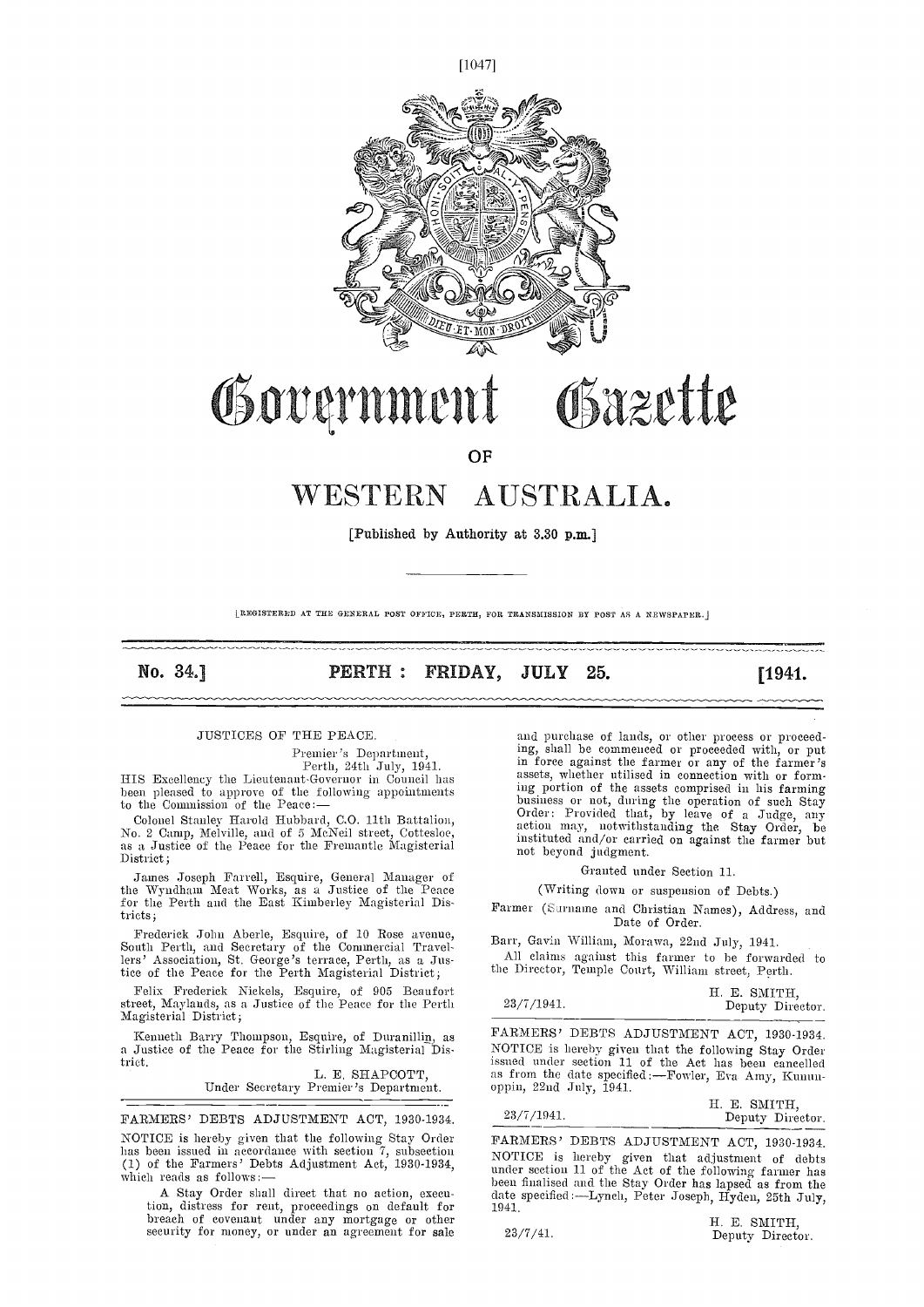# Public Service Commissioner's Office,

Perth, 24th July, 1941.<br>HIS Excellency the Lientenant-Governor in Executive Houncil has approved of the following appointments:  $\frac{1}{29}$  of the Public Service Act to be Organising Inspector<br>Ex. Co. 1352; P.S.C. 543/41 :--J. E. Parker, Engineer and Class, Metropolitan Water Supply Department, to

he Engineer 1st Class, as from the 1st July, 1941;<br>Ex. Co. 1352; P.S.C. 479/41 :—W. L. Neal, Clerk, Crown Law Department, to he Cashier, as from the 1st July, 1941;

Ex. Co. 1352; P.S.C. 503/41:H. A. Wood, Clerk, Official Trustee's Office, Crown Law Department, to a similar position-Class 8-£313-£330, as from the 1st July, 1941;

Ex. Co. 538; P.S.C. 928/40 :- T. Pearce, under sectior of Manual Training, Education Department, as from the

Ex. Co. 1352:-A. Shakespeare, Junior Clerk, Registral General's Office, Clnef Secretary's Department, to th Unattached Staff as from the 1st July, 1941.

> GEO. W. SIMPSON, Public Service Commissioner.

# VACANCIES IN THE PUBLIC SERVICE.

| Department.                                                                                                                                                        | Position.                                                                                                                                                                                      | Salary.                                                                                 | Date<br>Returnable.                              |  |
|--------------------------------------------------------------------------------------------------------------------------------------------------------------------|------------------------------------------------------------------------------------------------------------------------------------------------------------------------------------------------|-----------------------------------------------------------------------------------------|--------------------------------------------------|--|
| State State<br>Crown Law<br>$\cdots$<br>$\cdots$<br>$\ddotsc$<br>Mines<br>$\cdots$<br><br>$\cdots$<br>$\cdots$<br>Public Works<br>$\cdots$<br>$\cdots$<br>$\cdots$ | Solicitor General's Office (Item 1387)<br>$\cdots$<br>$\cdots$<br>Assistant Government Mineralogist and Analyst <sup>*</sup> †<br>Inspector, Murchison District *<br>$\ddotsc$<br><br>$\cdots$ | Class 7.<br>$£342 - £366$<br>$\pounds 666$ — $\pounds 780$<br>Class 7.<br>$£342 - £366$ | 1941.<br>26th July.<br>31st July.<br>9th August. |  |

\* Applications are also called under Section 29.

† Applicants should possess a University Degree in Science, sound training in Mineralogy and Chemistry, pure and<br>applied is desirable. Preference will be given to applicants who have had experience in Economic Mineralogy

Applications are called under section 38 of the Public Service Act, 1904, and are to be addressed to the Public Service Commissioner and should be made on the prescribed form, obtainable from the offices of the various Permanent<br>Heads of Departments.

> GEO. W. SIMPSON. Public Service Commissioner.

Crown Law Department, Perth, 24th July, 1941.

appointment of Hugh Lillico Fogg, of Carnamah, and Frederick William Mansom, of Perth, as Commissioners for Declarations under the Declarations and Attestations Act, 1913.

# ELECTORAL ACT.

THE Hon. Minister for Justice has, in accordance with section 99 of the Electoral Act, 1907-1940, appointed the undermentioned Polling Places in connection with Melv the Legislative Assembly By-election for the Yilgarn-<br>Coolgardie District, to be held on Saturday, the 9th<br>August, 1941:-August, 1941:-- YILGARN-COOLGARDIE DISTRICT.

Southern Cross-Court House (Chief Polling Place).<br>Boddalin-Public Hall. Boodarockin-S. J. Smith's residence. Bullfinch-Public Hall. Burbidge-State School.<br>Carbine-Public Hall. Carrabin-Railway Station.<br>Carterton-G. F. Thornton 's residence.<br>Coolgardie-Court House. Coolgardie—Court House.<br>Dulyalbin—E. Page's residence.<br>Edward's Find—Edward's Find Mine Office. No. 5 Pumping Station—Office, No. 5 Pumping Station.<br>No. 6 Pumping Station—Office, No. 6 Pumping Station.<br>No. 7 Pumping Station—Office, No. 7 Pumping Station.<br>No. 8 Pumping Station—Office, No. 8 Pumping Station.<br>Grant's Pa Hatter's Hill-W. H. Toleman's residence. Holleton—M. C. Johnson's premises.<br>Kununalling—Kununalling Hall.<br>Marie's Find—Mine Building.<br>Marvel Loch—State School. Marie's Find—Mine Building.<br>Marie's Find—Mine Building.<br>Marvel Loch—State School.<br>Moorine Rock—Public Hall.<br>Mt. Hampton—State School. Mt. Palmer-Cox's Store.<br>Noongaar-G. West's residence. Noongaar—G. West's residence.<br>Ora Banda—State School. Parker's Range—L. G. Williams' residence.<br>Walgoolan—Leach's Store. Walgoolan—Leach's Store.<br>Walgoolan, South—State School. Warralakin-State School.<br>Westonia-Public Hall. Yellowdine-Massie's Store.

Perth, 24th July, 1941. undermentioned appointments and cancellations of THE Hon. Minister for Justice has approved of the appointments of Postal Vote Officers under section 8:<br>appointment of Hugh Lillico Fogg, of Carnamah THE Hon. Minister for Justice has approved of the appointments of Postal Vote Officers under section 8t

# APPOINTMENTS.

Beverley District.

Store, Lomos-Edwards, Walter Ernest. Aldersyde-Wilkinson, Royle P.

Fremantle (South) District.

Melville Camp-Lewis, A. A. (Lient.); Russell, M. C

Kalgoorlie District.

Government Hospital, Kalgoorlie-Stansfield, Charle<br>Joseph G.

Kanowna District.

Road Board Office, Laverton—Brinklow, Cecil Geoffrey<br>Clerk of Courts, Laverton—Denny, Donald Guy.<br>Railway Station, Rawlinna—Walter, Claude Howard E

Murray-Wellington District.

State School, Hopeland, Serpentine-Muller, Ivy May.

Northam District.

Northam Camp-Compton, G. S. (Capt.); Gallagher F. G.

Perth Distriet.

Electoral Department, Perth-Brown, Thomas William Grummet, Cyril.

IRoebourne District.

Court House, Roebourne-McGeary, Bernard Peter.

Sussex District. Road Board Office, Busselton-Powell, L. M.

State School, Yallingup Siding-Slavin, Janet.

Swan District.

School Parkerville Home, Parkerville-Edwards, E. W.

Wagin District. Police Station, Ravensthorpe-Treloar, John Arthur.

Williams-Narrogin District. State School, Yilliminning-Lee, George M.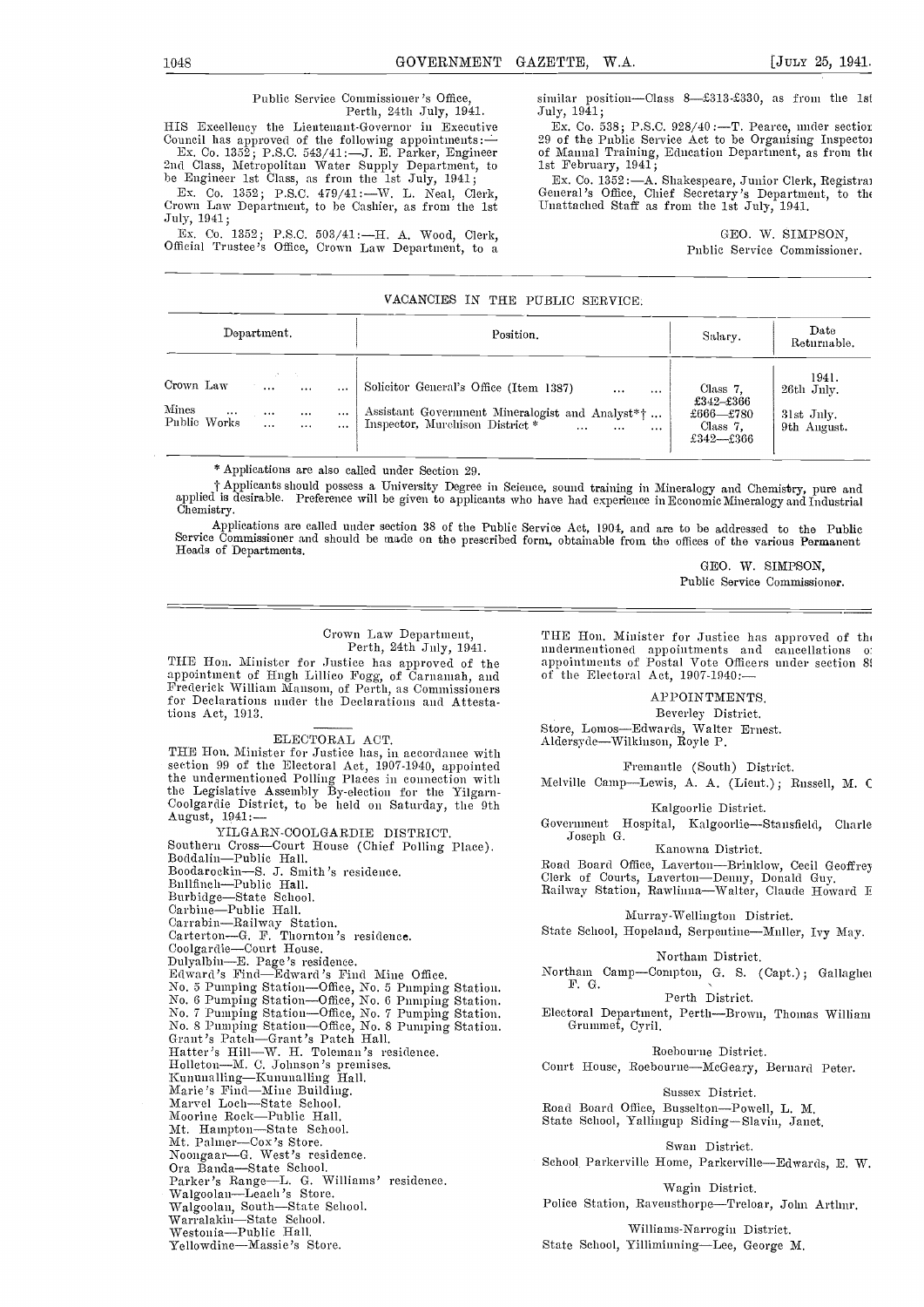Yilgarn-Coolgardie District. Nevoria---Barton, William Alfred.<br>Parker's Range---Blennerhassett, Thomas William.<br>Ora Banda---Chamberlain, Donald A. F.<br>South Walgoolan---Cook, William Thomas. South Walgoolan-Cook, William Thomas.<br>Marvel Loch-Crisp, Sydney Aubrey.<br>School, Marvey Loch-Cruse, Benjamin Dunwoodie.<br>P.O., Corinthia, via Southern Cross-Greensill, Florence<br>May (Mrs.). May (Mrs.).<br>
Bulla Bulling—Harrup, Herbert Booth.<br>
Grant's Patch—Henderson, Thomas Arthur.<br>
Southern Cross—Heller, Leslie John.<br>
Nevoria—Houston, David Henry; King, George Bowman.<br>
Mt. Palmer—McAlinden, Edward Nicholas. Nevoria—Houston, David Henry; King, George Bowman.<br>Mt. Palmer—MeAlinden, Edward Nicholas.<br>Marie's Find via Bullfinch—O 'Connor, Francis Daniel.<br>Bulla Bulling—Pascoe, James. Burbidge via Marvel LochPrudence, Mice Katie; Prudence, Charles. Boorabbin-Seagrim, Thomas Anthony.<br>Warralakin-Scott, Robert.<br>Karalee-Smith, Edward Roland.<br>Carterton-Thornton, George Frederick.<br>Noongaar-West, Grace Ellen.<br>Marda-Welu, Werner Carl Otto.

# CANCELLATIONS.

Albany District.

Albany-Butler, Edward Yeoland.<br>Williams Bay-Kingdon, Norman.

Avon District.

Korbel-Worner, Charles Vernon.

Beverley District. Lomos-Edwards, Samuel Harrison.

Aldersyde-Ellingham, James Henry.

Canning District. Welshpool-Beach, John Edward Charles.

Forrest District.

Jarrahdale—Geddes, Richard Allan.<br>Nanga Brook—Huggins, Donald G. M.<br>Banksiadale Bush—Taylor, James.

Fremantle (South) District.  $6$  Louisa street, South Fremantle-Sykes, Joseph.

Gascoyne District.

Winderie, Carnarvon—Binning, Thomas Henry.<br>Gifford Creek via Carnarvon—McGuire, John Francis; McGuire, Margaret Jean (Mrs.).<br>Mooloo Downs Station, Carnarvon—Scott, William M.

Greenough District.

Mendel Estate, Mullewa-Bignell, Eli.<br>Buntine-Field, Eric Alfred.

Hannans District.

15 Campbell street, Kalgoorlie-Gould, James Peter.

Irwin-Moore District.

''Moongarrin,'' Wongan Hills-Rutherford, George<br>Alexander have administration Regulation 136 Alexander.

Kanowna District.

Rawlinna-Duggan, Edmund James.<br>Red Lake-Duke, John Charles.

Leederville District.

348 Oxford street, Leederville-Johnson, Charles Worthy.

Middle Swan District.

4 Teague street, Victoria Park-Stubbs, Richard Thomas.

Mt. Leonora Sub-District. Comet Vale-Blackmore, Eric D.

Mt. Marshall District. Kodj Kodjin-Cockburn, Thomas.<br>Bonnie Rock-Smith, Alban Horace.

Murchison District. Cue-Mansbridge, William Owen.

Murray-Welliagton District. Group 81-Tonkin, William Stanley.

Nelson District.

Group 141 via Northcliffe—Averill, Kenneth.<br>Government School, Eastbrook—Richardson, William

Henry A. Walpole No. 1, School-Urquhart, Urban.

Northam District.

School, Clackline-Stanbury, Percy Harold.

Perth District. Tourist Bureau, Perth-Synnot, Oliver.

Pingelly District.

Wickepin-Bergin, A. P.

Roebourne District. Clerk of Courts, Roebourne-Wightman, Stanley John.

Sussex District.

Road Board Office, Margaret River—Allsop, Allan L. McLeod's Creek—Bailey, Charles Henry.<br>State School, Yallingup Siding—Rodd, Rita.

Swan District. School, Parkerville Home-Fimister, Jeanne.

Wagin District. Lake Grace—Collinson, John. State School, Woodanilling—Nichols, Eric.

Williams-Narrogin District. The Leigh," Clugton road, via Minigin-Heslop, William Lowery.<br>State School, Yilliminning—Watson, Thomas H.

Yilgarn-Coolgardie District. Moorine Rock-Sewell, E.

> H. B. HAYLES, Under Secretary for Law.

WHEREAS under the provisions of the Health Act, 1911-1935, a local authority may make by-laws: Now, therefore, the Municipality of Kalgoorlie, being the local authority for the Health District of Kalgoorlie,<br>do hereby adopt the Model By-laws and amendments in<br>pursuance of section 321 of the Health Act, 1911-1935,<br>as published in the *Government Gazette* of 8th April,<br>1927; ruarý, 1935; 12th February, 1937; 2nd July, 1937;<br>22nd April, 1938; 29th April, 1938.

> K. A. KINGSBURY, Town Clerk, Municipality of Kalgoorlie.

NATIVE ADMINISTRATION ACT, 3905-1940. Regulation 136.

Department of Native Affairs,<br>Perth, 21st July, 1941.<br>PURSUANT to Native Administration Regulation 136 it is hereby notified, for general information, that the Hon. Minister controlling the Department of Native Affairs has issued the authority required by regulation in respect to the undermentiomsed Mission Workers: Australian Board of Missions: Forrest River Mission:

—Miss E. M. Gillespie, Rev. E. C. Sweetman, Mrs. J.<br>Sweetman, Miss A. C. Hann; Conrad; Moore River<br>Native Settlement: --Sister E. Heath.

Presbyterian Board of Missions: Kunmunya Mission: —Mrs. Emma Holmes, Mr. Len Young, Mrs. Len Young;<br>Moola Bulla Native Station:—Rev. H. W. Hovenden. The United Aborigines' Mission: Derby: ---Mr. T.<br>Street, Mrs. T. Street; Warburton Range Mission: ---<br>Mrs. W. Wade, Mr. C. E. Payne, Mrs. C. E. Payne, Mr.<br>R. Mitchell, Mrs. R. Mitchell, Mr. W. Mack, Mr. S. Williams; Mount Margaret Mission: - Mrs. R. S. Schenk, Mr. L. Lovick, Mrs. L. Lovick, Mr. F. Jackson, Mrs. F.<br>Jackson, Mrs. M. Bennett, Miss M. Jones, Mr. P. Steer,<br>Mrs. P. Steer, Matron Murray; Kellerberrin:—Miss<br>Ellen Devereux, Miss M. A. Langley, Miss Finlayson; Badjaling Mission:—Miss Belshaw, Miss McRidge;<br>Gnowangerup Mission:—Mr. H. Wright, Mrs. H. Wright, Mr. S. Preston Walker.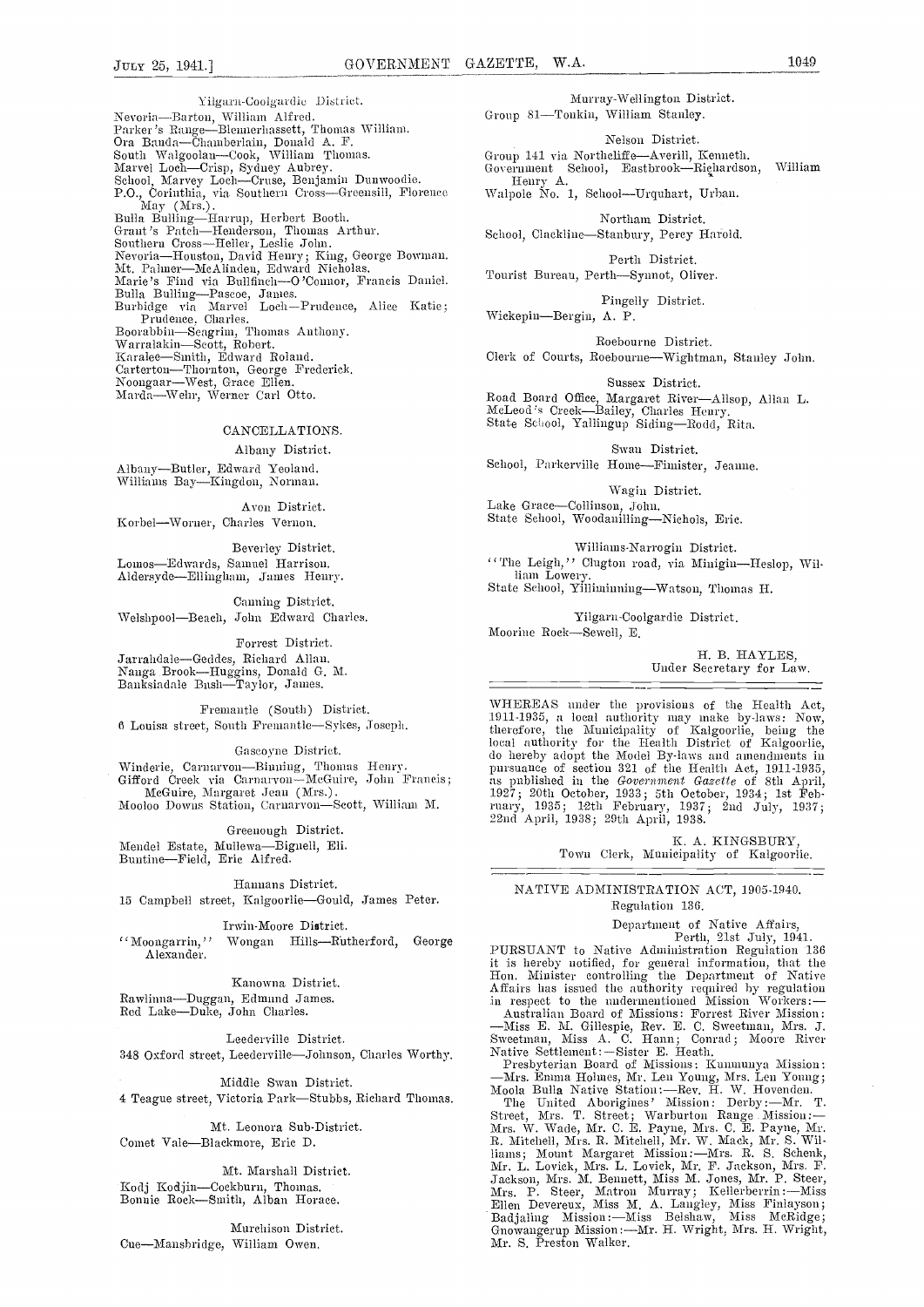The Pions Society of Missions: Beagle Bay Mission: <br>-Rev. Dr. Hermann Nekes, Rev. Bro. Mathias Woll- C.<br>seifer, Rev. Bro. John Graf, Rev. Bro. Paul Ratajski, M<br>Rev. Bro. Joseph Tautz, Rev. Bro. Francis Hanke, Rev. Bro. Henry Schaefer, Rev. Bro. Richard Besenfelder, Each<br>Sister M. Joseph, Sister M. Brigid, Sister M. Aloysius,<br>Sister M. Gabriel, Sister M. Peter; Lombadina Mission:<br>--Rev. Bro. Henry Krallman, Sister M. Basil, Sister M.

Benedictine Community: New Norcia Mission:—Rev.<br>Father Maurus, Rev. Father Helladius, Rev. Father Alcalde, Rev. Father Ubach, Rev. Father Joseph, Rev.<br>Father Theodore Hornandes, Rev. Father Wilfred, Rev. Brother Andrew, Rev. Bro. Adalbertus, Rev. Sister <br>Benita, Rev. Sister Teresa, Rev. Sister Felicitas, Rev. <br>Sister Margaret, Rev. Sister Scholastica, Rev. Sister Hildegard, Rev Sister Matilde, Rev. Sister Frances, Rev. Sister Placid; Drysdale River Mission :Rev. Father Ruclesindus Sosa, Rev. Father Fulgentius Cohere, Rev. Father Seraphim Sauz, Rev. Brother Ildeplionsus Mar-tinez, 11ev. Sister Mary, Rev. Sister Lidnwina, Rev. Sister Magdalene.

Roelands Native Mission Farm (Inc.):—Mr. Harr<br>C. Lupton, Mrs. H. C. Lupton, Mr. Kenneth G. Cros:<br>Mrs. K. G. Cross, Mr. N. Williams, Mrs. N. Williams. Church of Christ Mission, Norseman :- Miss M. I Eadie, Miss Bentley.

> F. I. BRAY, Commissioner of Native Affairs.

# NATIVE ADMINISTRATION ACT, 1905-1940.

Department of Native Affairs,<br>Native Affairs 50/41. Perth, 22nd July, 1941.<br>PURSUANT to the provisions of section 7 of the Nativ<br>Administration Act, 1905-1940, the Honourable the Min ister for the North-West has appointed the followin<br>to be a Protector of Natives:—K. H. Parker, Esq<br>Resident Magistrate, Cue, for Cue and all districts an<br>parts of districts within the Clifton and Murehiso Magisterial Districts, for the year ending 31st Decen ber, 1941, vice Colonel W. O. Mansbridge (Stipendiar)<br>Magistrate), retired.

> F. I. BRAY, Commissioner of Native Affairs.

# LIST OF MARINE COLLECTORS' LICENSES AND BADGES ISSUED FOR THE THREE MONTHS ENDED 30th JUNE, 1941.

|          |                                                                                                                                                                                                                                                      |                                   |                      |                                                                                                                                                                                                                                                                      | Date    | Badg |
|----------|------------------------------------------------------------------------------------------------------------------------------------------------------------------------------------------------------------------------------------------------------|-----------------------------------|----------------------|----------------------------------------------------------------------------------------------------------------------------------------------------------------------------------------------------------------------------------------------------------------------|---------|------|
| Reg. No. | Issued to.                                                                                                                                                                                                                                           |                                   |                      | Address                                                                                                                                                                                                                                                              | Issued. | No.  |
| 14890    | Appleby, William Geo.                                                                                                                                                                                                                                |                                   | $\sim$ $\sim$        |                                                                                                                                                                                                                                                                      | 14/5/41 | 441  |
| 14871    |                                                                                                                                                                                                                                                      |                                   |                      |                                                                                                                                                                                                                                                                      |         |      |
| 14866    |                                                                                                                                                                                                                                                      | $\sim$ $\sim$                     | $\ddot{\phantom{a}}$ | Red Hill<br>Main Camp, Lakewood<br>$\sim$ $\sim$                                                                                                                                                                                                                     | 17/4/41 | 422  |
|          |                                                                                                                                                                                                                                                      |                                   |                      | $\sim 10^{-1}$                                                                                                                                                                                                                                                       | 9/4/41  | 417  |
| 14864    |                                                                                                                                                                                                                                                      |                                   |                      | 17 Russell Street, South Fremantle                                                                                                                                                                                                                                   | 4/4/41  | 415  |
| 14896    | Begovich, Tour<br>Begovich, Tour<br>Bitton, John<br>Bucham, Roger<br>Butler, Alfred<br>Chandler, Nathaniel<br>Chandler, Nathaniel<br>Chandler, Nathaniel<br>Chandler, Nathaniel<br>Chandler, Nathaniel<br>Chandler, Nathaniel<br>Chandler, Nathaniel |                                   |                      | Southern Cross<br>$\sim 10^{-1}$                                                                                                                                                                                                                                     | 19/5/41 | 447  |
| 14902    |                                                                                                                                                                                                                                                      |                                   |                      | $\sim$ $\sim$                                                                                                                                                                                                                                                        | 5/6/41  | 453  |
| 14904    |                                                                                                                                                                                                                                                      |                                   |                      | Mukinbudin<br>Quairading                                                                                                                                                                                                                                             | 5/6/41  | 455  |
| 14879    |                                                                                                                                                                                                                                                      |                                   |                      | 95 Forrest street, North Perth                                                                                                                                                                                                                                       | 29/4/41 | 430  |
| 14885    |                                                                                                                                                                                                                                                      |                                   |                      |                                                                                                                                                                                                                                                                      | 6/5/41  | 436  |
| 14861    | Davis, Thomas                                                                                                                                                                                                                                        | $\langle\bullet,\bullet\rangle$ . | $\mathbf{A}$         | 83 Stuart street, Maylands                                                                                                                                                                                                                                           | 3/4/41  | 412  |
| 14891    |                                                                                                                                                                                                                                                      |                                   |                      |                                                                                                                                                                                                                                                                      |         | 442  |
| 14883    |                                                                                                                                                                                                                                                      |                                   |                      |                                                                                                                                                                                                                                                                      | 15/5/41 |      |
| 14893    |                                                                                                                                                                                                                                                      |                                   | $\sim$ $\sim$        | Merream<br>Toodyay<br>Westonia<br>Kununoppin<br>Cununoppin<br>Cununoppin<br>Cununoppin<br>Cununoppin<br>Cununoppin<br>Cununoppin<br>Cununoppin<br>Cununoppin<br>Cununoppin<br>Cununoppin<br>Cununoppin<br>Cununoppin<br>Cununoppin<br>Cununoppin<br>Cununoppin<br>Cu | 6/5/41  | 434  |
|          |                                                                                                                                                                                                                                                      |                                   |                      |                                                                                                                                                                                                                                                                      | 16/5/41 | 444  |
| 14894    |                                                                                                                                                                                                                                                      |                                   |                      |                                                                                                                                                                                                                                                                      | 16/5/41 | 445  |
| 14899    |                                                                                                                                                                                                                                                      |                                   |                      |                                                                                                                                                                                                                                                                      | 24/5/41 | 450  |
| 14901    |                                                                                                                                                                                                                                                      |                                   |                      |                                                                                                                                                                                                                                                                      | 5/6/41  | 452  |
| 14916    |                                                                                                                                                                                                                                                      |                                   |                      |                                                                                                                                                                                                                                                                      | 23/6/41 | 467  |
| 14910    |                                                                                                                                                                                                                                                      |                                   |                      |                                                                                                                                                                                                                                                                      | 10/6/41 | 461  |
| 14913    |                                                                                                                                                                                                                                                      |                                   |                      |                                                                                                                                                                                                                                                                      | 13/6/41 | 464  |
| 14869    |                                                                                                                                                                                                                                                      |                                   |                      |                                                                                                                                                                                                                                                                      | 10/4/41 | 420  |
| 14877    |                                                                                                                                                                                                                                                      |                                   |                      | 30 Goodwood parade, Rivervale<br>Newdegate                                                                                                                                                                                                                           |         |      |
| 14874    |                                                                                                                                                                                                                                                      |                                   |                      |                                                                                                                                                                                                                                                                      | 21/4/41 | 428  |
|          |                                                                                                                                                                                                                                                      |                                   |                      |                                                                                                                                                                                                                                                                      | 17/4/41 | 425  |
| 14862    |                                                                                                                                                                                                                                                      |                                   |                      | 24 Attfield street, Fremantle<br>606 Beaufort street, Mt. Lawley                                                                                                                                                                                                     | 3/4/41  | 413  |
| 14860    |                                                                                                                                                                                                                                                      |                                   |                      |                                                                                                                                                                                                                                                                      | 2/4/41  | 411  |
| 14880    |                                                                                                                                                                                                                                                      |                                   |                      |                                                                                                                                                                                                                                                                      | 1/5/41  | 431  |
| 14908    |                                                                                                                                                                                                                                                      |                                   |                      |                                                                                                                                                                                                                                                                      | 5/6/41  | 459  |
| 14870    |                                                                                                                                                                                                                                                      |                                   |                      |                                                                                                                                                                                                                                                                      | 10/4/41 | 421  |
| 14863    | Gunmow, Richard E.<br>Gurfinkel, Sanuel<br>Hailstones, Frank<br>Hall, Sydney V.<br>Harper, Milmer M.<br>Harper, Milmer M.<br>Harper, Milmer M.<br>Hartree, Hilbert T.<br>Hartree, Hilbert T.<br>Hollard, Harold Henry<br>Jacobs, Myer<br>Joues, Stan |                                   |                      |                                                                                                                                                                                                                                                                      | 4/4/41  | 414  |
| 14886    |                                                                                                                                                                                                                                                      |                                   |                      |                                                                                                                                                                                                                                                                      |         | 437  |
| 14881    |                                                                                                                                                                                                                                                      |                                   |                      |                                                                                                                                                                                                                                                                      | 9/5/41  |      |
| 14868    |                                                                                                                                                                                                                                                      |                                   |                      |                                                                                                                                                                                                                                                                      | 3/5/41  | 432  |
|          |                                                                                                                                                                                                                                                      |                                   |                      | Forrest road, Hamilton Hill                                                                                                                                                                                                                                          | 9/4/41  | 419  |
| 14888    |                                                                                                                                                                                                                                                      |                                   |                      | Freuch road, Melville<br>Wagin                                                                                                                                                                                                                                       | 12/5/41 | 439  |
| 14873    |                                                                                                                                                                                                                                                      |                                   |                      |                                                                                                                                                                                                                                                                      | 17/4/41 | 424  |
| 14912    |                                                                                                                                                                                                                                                      |                                   |                      | 234 Shepperton street, Victoria Park                                                                                                                                                                                                                                 | 13/6/41 | 463  |
| 14867    |                                                                                                                                                                                                                                                      |                                   |                      | Vista avenue, Rockingham                                                                                                                                                                                                                                             | 9/4/41  | 418  |
| 14909    |                                                                                                                                                                                                                                                      |                                   |                      | 506 Beaufort street, Mt. Lawley                                                                                                                                                                                                                                      | 5/6/41  | 460  |
| 14892    |                                                                                                                                                                                                                                                      |                                   |                      |                                                                                                                                                                                                                                                                      | 15/5/41 | 443  |
| 14878    |                                                                                                                                                                                                                                                      |                                   |                      | Merredin<br>34 Eton street, North Perth<br>24 Eton street, North Perth                                                                                                                                                                                               | 29/4/41 | 429  |
| 14882    |                                                                                                                                                                                                                                                      |                                   |                      | 207 Havelock street, West Perth                                                                                                                                                                                                                                      |         |      |
| 14900    |                                                                                                                                                                                                                                                      |                                   |                      |                                                                                                                                                                                                                                                                      | 3/5/41  | 433  |
| 14915    |                                                                                                                                                                                                                                                      |                                   |                      | Broomehill<br>44 Alma road, Mt. Lawley                                                                                                                                                                                                                               | 26/5/41 | 451  |
|          |                                                                                                                                                                                                                                                      |                                   |                      |                                                                                                                                                                                                                                                                      | 13/6/41 | 466  |
| 14884    |                                                                                                                                                                                                                                                      |                                   |                      | 19a Hamilton street, Boulder                                                                                                                                                                                                                                         | 6/5/41  | 434  |
| 14906    |                                                                                                                                                                                                                                                      |                                   |                      | Quairading<br>111 Augove street, North Perth                                                                                                                                                                                                                         | 5/6/41  | 457  |
| 14907    |                                                                                                                                                                                                                                                      |                                   |                      |                                                                                                                                                                                                                                                                      | 5/6/41  | 458  |
| 14865    |                                                                                                                                                                                                                                                      |                                   |                      | 114 Mary street, Beaconsfield                                                                                                                                                                                                                                        | 4/4/41  | 416  |
| 14897    |                                                                                                                                                                                                                                                      |                                   |                      |                                                                                                                                                                                                                                                                      | 20/5/41 | 448  |
| 14898    |                                                                                                                                                                                                                                                      |                                   |                      |                                                                                                                                                                                                                                                                      | 20/5/41 | 449  |
| 14905    |                                                                                                                                                                                                                                                      |                                   |                      |                                                                                                                                                                                                                                                                      |         |      |
| 14876    |                                                                                                                                                                                                                                                      |                                   |                      |                                                                                                                                                                                                                                                                      | 5/6/41  | 456  |
| 14903    |                                                                                                                                                                                                                                                      |                                   |                      |                                                                                                                                                                                                                                                                      | 21/4/41 | 427  |
|          |                                                                                                                                                                                                                                                      |                                   |                      |                                                                                                                                                                                                                                                                      | 5/6/41  | 454  |
| 14872    |                                                                                                                                                                                                                                                      |                                   |                      |                                                                                                                                                                                                                                                                      | 17/4/41 | 423  |
| 14914    |                                                                                                                                                                                                                                                      |                                   |                      | 114 Mary Street, Beaconshead<br>Bruce Rock<br>Howick street, York<br>Badjaling via Quairading<br>Narembeen<br>Mariading<br>Jonesville via Sandstone<br>24 Marrodin<br>Marrodin                                                                                       | 13/6/41 | 465  |
| 14911    |                                                                                                                                                                                                                                                      |                                   |                      |                                                                                                                                                                                                                                                                      | 13/6/41 | 462  |
| 14875    |                                                                                                                                                                                                                                                      |                                   |                      |                                                                                                                                                                                                                                                                      | 18/4/41 | 426  |
| 14887    | Worton, James                                                                                                                                                                                                                                        |                                   | $\sim$ .             | Westonia<br>$\sim$ $\sim$                                                                                                                                                                                                                                            | 9/5/41  | 438  |
|          |                                                                                                                                                                                                                                                      |                                   |                      |                                                                                                                                                                                                                                                                      |         |      |

J. DOYLE, 24th July, 1941. Acting Commissioner of Police.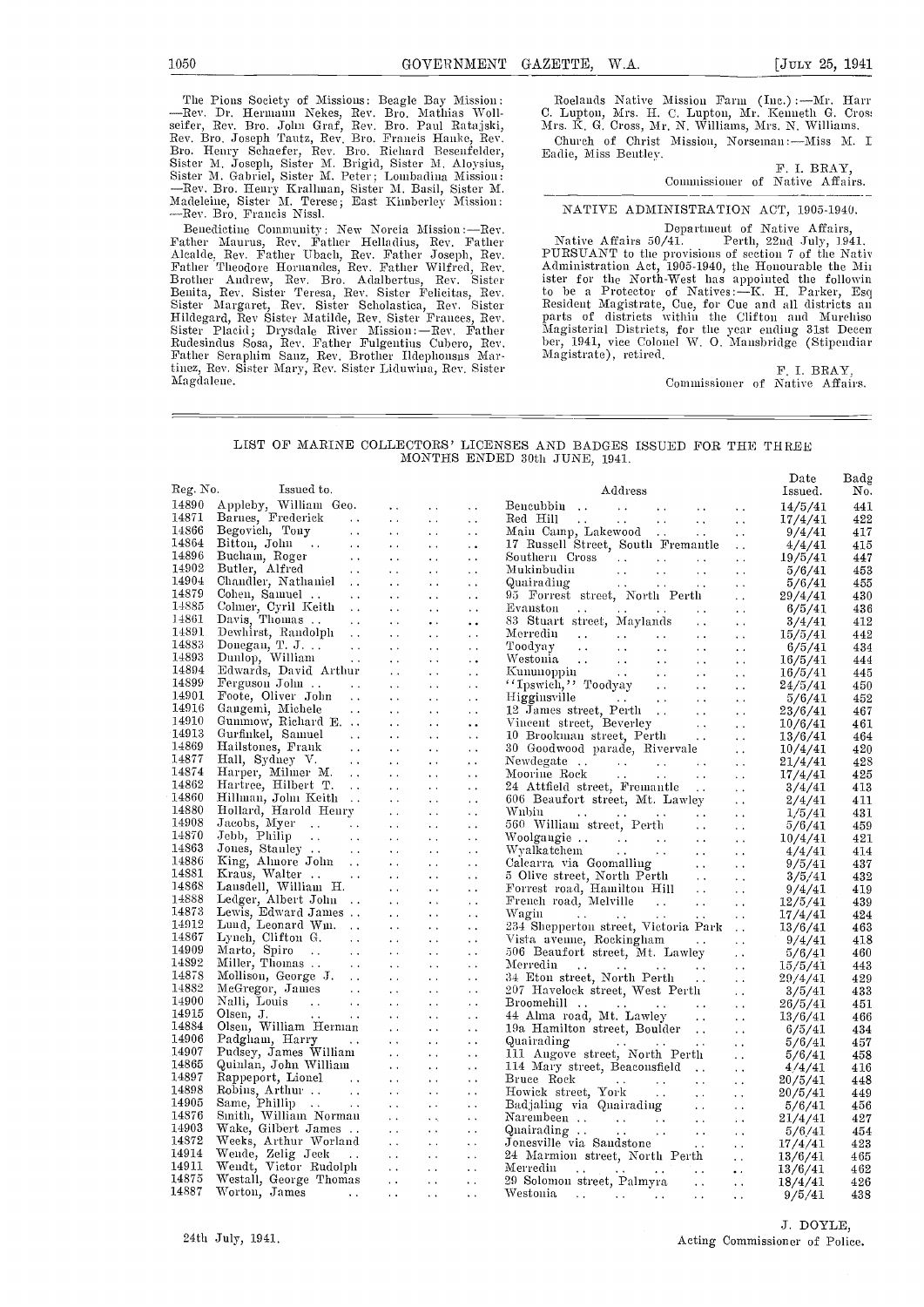### GOVERNMENT LAND SALES

THE undermentioned allotments of land will be offered for sale at public auction on the dates and at the places specified below, under the provisions of the Land Act, 1933-1939, and its regulations:—

#### PERTH.

8th August, 1941, at 11 a.m., at the Department of Lands and Surveys-<br>  $\text{\#Mosman}$  Park-Town (cr. Edwyna and Hope

streets) 377, about 20p.,  $\pounds 50$ .<br>
Swan (Tuart Hill)—Suburban 4640, 4641, 32.7p.<br>
each, £10 each.

#### LEONORA.

12th August, 1941, at 2 p.m., at the Mining Registrar's Office-

 $t$ Leonora-Town 536, 31.7p., £12 10s.

# SOUTHERN CROSS.

13th August, 1941, at 3 p.m., at the Mining Registrar's Office

Mount Palmer-Town 67, 1r., £15.

lessee shall not be entitled to convert the lot to fee simple at any future date.

sale or leasing of Town and Suburban lands at auction vear,<br>shall not apply at the sale of these lots. Minis

binding on the purchaser.

Plans and further particulars of these sales may be Ten obtained at this Office. Land sold to a depth of 200 rent feet below the natural surface, except in mining dis one tricts, where it is granted to a depth of 40 feet or 20  $\qquad$  No. 2

feet only. <br>
G. L. NEEDHAM, Under Secretary for Lands.

### FORFEITURES.

THE undermentioned leases have been cancelled under section 23 of the Land Act, 1933-1939, for non-payment of rent or other reasons:-

- Name, Lease No., District, Reason, Corres. No., Plan. Anderson, A. M.; 3117/2249; Boulder 482; non-com
- pliance with conditions; 9352/99; Boulder, Sheet 2. Ashwortl, C. C.; 3117/3065; Coolgardie 1621; Ss.; 11040/98; Coolgardie.
- Bennett, H. J.; 68/868; Jilbadji 451; £324 7s. 11d.; 6097/28; 23/80, F3.
- Carr, A. S.; 3116/845; Pindar; £0 19s. 6d.; 609/24; Pindar.
- Heal, Richard; 348/905; Avon 19793; abandoned; 1423/38; 377/80, D1.
- Jennings, .J. C.; 3536/93; Nelson; £2 2s. Gd.: 74/18; 438B, & C/40.
- Marshall, B. J.; 13346/68; Kojonup 5866; £16 14s. i0d.; 6998/20; 437/80, D2.
- Marshall, B. J.; 14450/68; Kojonup 6881; £25 iGs. lOd.; 3329/21; 437/80, D2.
- Miller, A. G.; 332/561; Greenmount, portions of Lots 282 and 310; £3 15s. 0d.; 10980/06; Greenmount. fiv
- Modra, A. V.; 15838/68; Wickepin A.A. 450, 451, and 406; £6 1s. 8d.; 32/22; 378C/40, E4.
- McElroy, L. A.; 755/153; Collie-Cardiff 329; £0 5s. 0d.; 11402/12; Collie-Cardiff.
- Nylund, Paul; 3117/2057; Yellowdiae 3; Li i9s. Od.; 1228/35; Yellowdine.
- Scahill, Ernest; 395/728; Ngalbain; £5 11s. 4d.; 6317/20; 50/80.
- Seahill, Ernest; 395/729; Ngalbain; £96 is. 4d.; 3773/03; 39/80.
- Walls, Walter; 347/2809; Yilgarn 144 and 145; £1 8s.<br>9d.; 2455/39; 35/80, D4.
- Walls Walter; 347/2808; Yilgarn 143; £1 3s. 3d.;  $902/40$ ;  $35/80$ , D3 & 4.
- Whitehend, R. S.; 338/2253; Norseman 411; £15 Gs. Od.; 769/40; Norseman.
- Wilson, Alice, 21226/68; Ninghan 1328 and 1329; £77  $\degree$  The high 18s, 4d.; 2241/26; 66/80, A3 and 4. 18s. 4d.; 2241/26; 66/80, A3 and 4.

# G. L. NEEDHAM,

Under Secretary for Lands.

WITHDRAWAL NOTICE-SOUTHERN CROSS LAND AGENCY.

Department of Lands and Surveys,<br>Perth, 23rd July, 1941.<br>Corr. 6087/27. (Plan 36/80, E4.)<br>perfect. for public information, that iT is hereby notified, for public information, that Jilbadji Location 381 has been withdrawn from selection and leasing.

> G. L. NEEDHAM, Under Secretary for Lands.

#### TENDERS FOR LEASING RESERVE No. 2674 AND PORTION OP RESERVE No. 757.

# BEVERLEY LAND AGENCY.

Grazing Purposes.

Section 32 of the Land Act, 1933-1939.

tSubject to leasehold conditions only and that the and 34), situated at Beverley, containing about 3 acres<br>ssee shall not be entitled to convert the lot to fee 1 rood 22 perches, are invited. Department of Lands and Surveys,<br>Corr. 108/91. Perth, 16th July, 1941.<br>TENDERS for the leasing of the land comprised within<br>Reserve No. 2674 (Beverley Lots 26, 27, 28, and 29) and<br>portion of Reserve No. 757 (Beverley Lots

mple at any future date.<br>The above land will be available for leasing under<br>The provision of clause 22 of the regulations for the section 32 of the Land Act, 1933-1939, for a term of one All improvements on the land offered for sale are the notice, rent being apportioned accordingly, and no comproperty of the Crown and shall be paid for as the measurements effected at Minister may direct, whose valuation s The above land will be available for leasing under section 32 of the Land Act, 1933-1939, foi- a term of one year, renewable thereafter at the will of the Hon. the Minister for Lands and terminable at three months' notice, rent being apportioned accordingly, and no com-<br>pensation being payable for improvements effected at the expiration of the lease or the sooner determination thereof.

> Tenders for the above, accompanied by one year's rent (the minimum amount being fixed at the rate of<br>one pound ten shillings), indorsed "Tender for Reserve<br>No. 2674 and portion of Reserve No. 757, shown on<br>Public Plan, Beverley Townsite," and addressed "Under<br>Secretary f

All tenders lodged on or before that date will be treated as having been received on that date and the highest or any tender will not necessarily be accepted. (Plan Beverley Townsite.)

> 0. L. NEEDHAM, Under Secretary for Lands.

# TENDERS FOR LEASING RESERVE No. 3802. PERTH LAND AGENCY.

Cropping and Grazing Purposes.

Section 32 of the Laud Act, 1933-1939.

Department of Lands and Surveys, Corr. 6593/96. Perth, 16th July, 1941.

TENDERS for the leasing of the land comprised within Reserve No. 3802 (situated on the Capel River at Boronia Bridge Site), containing about 207 acres, are invited.

The above Reserve will be available for leasing in two portions:  $-(a)$  that portion situate north of the river, under  $i$ section 32 of the Land Act, 1933-1939, for a term of five (5) years subject to the following conditions-(1) That standing timber exceeding nine inches in diameter shall not be destroyed; (2), all existing im- provements must be maintained; (3), no compensation will be payable for any improvements effected at the expiration or sooner determination of the lease; (4), the lease may be terminated at the will of the Minister for Lands by twelve (12) months' notice.

Tenders for the above, accompanied by one year's<br>rent (the minimum amount being fixed at the rate of<br>three pounds (for portion a) and eight pounds (for<br>portion b) per amum), indorsed "Tender for Reserve<br>No. 3802 (or portio or before Wednesday, 6th August, 1941.

All tenders lodged on or before that date will be treated as having been received on that date.

The highest or any tender will not necessarily be  $\int$  (Plan 414A/40, A2.)

> G. L. NEEDHAM, Under Secretary for Lands.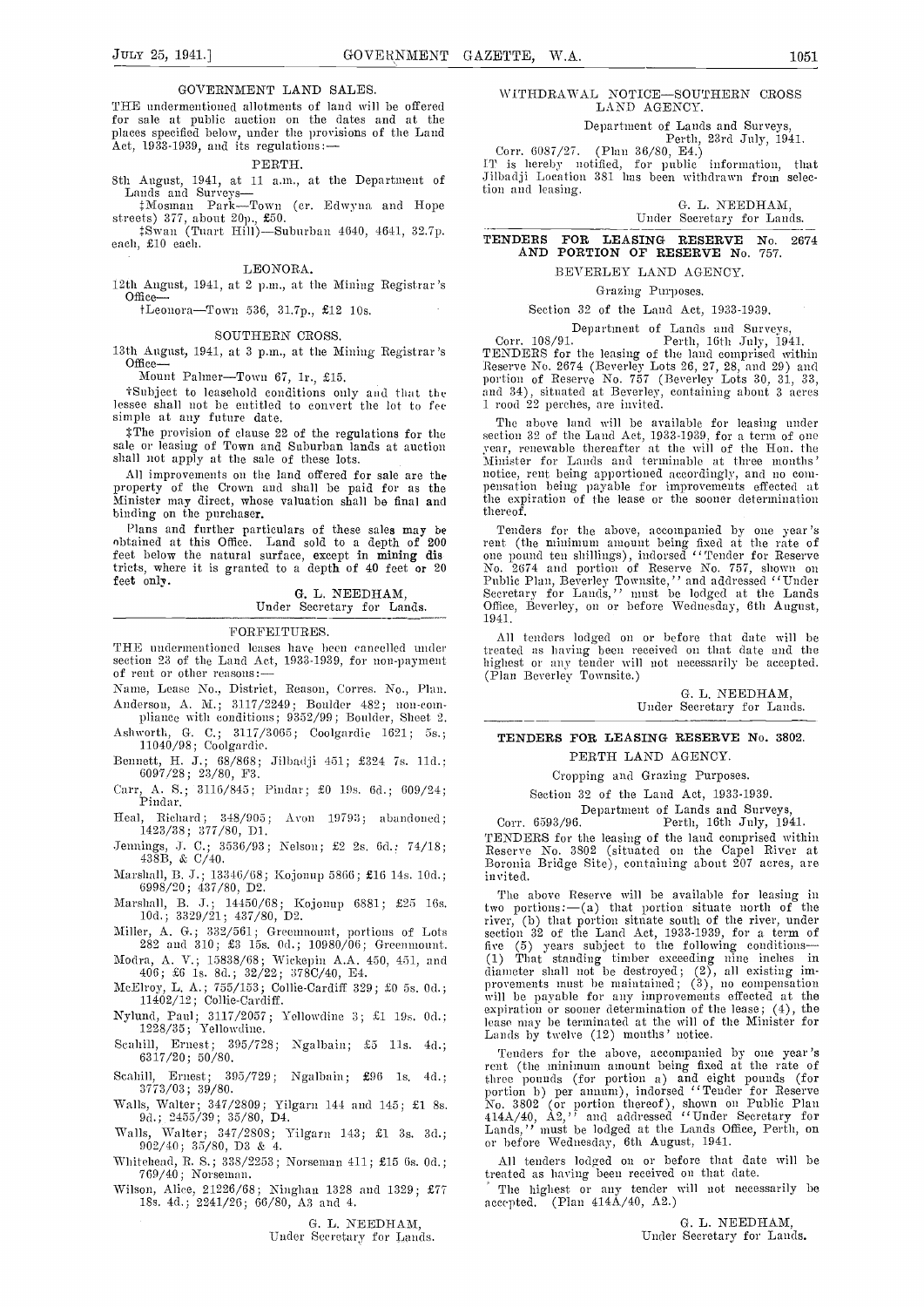# APPLICATIONS FOR LEASING LOTS AT NARNGULU.

# GERALDTON LAND AGENCY.

# Cultivation Purposes.

# Section 117 of the Land Act, 1933-1939.

Department of Lands and Surveys,

Corr. 3133/00. Perth, 9th July, 1941. APPLICATIONS for the leasing of the lots in the Schedule hereunder (situated at Narngulu) are invited.

The lots will be available for leasing under section 117 of the Land Act, 1933-1939, for a term of ten (10) years, subject to the following conditions :- (1), Not more than two blocks may be held by one lessee;  $(2)$ , the lessee shall have no right of purchase or renewal of the will lease; (3), all improvements which cannot be removed ——dealt lease; (3), all improvements which cannot be removed dealt with.<br>at the expiration of the lease shall become the property figure and Board sitting becomes necessary, the appliof the Crown.

Applications for the lots, accompanied by one year's tir rent, must be lodged at the Lands Office, Geraldton, on shall or before Wednesday, 30th July, 1941.

All applications lodged on or before that date will let treated as having been received on that date. (Plan Boar Narnguln Townsite.)

#### G. L. NEEDHAM,

Under Secretary for Lands.

|                            | able for<br>The se   |                      |                                          |                                                   |                        |
|----------------------------|----------------------|----------------------|------------------------------------------|---------------------------------------------------|------------------------|
| Lot No.                    |                      | Area.                |                                          | Annual Rental.                                    | must tak               |
|                            |                      | r. p.<br>а.          |                                          | £<br>s. d.                                        | Purchase               |
| 78                         |                      | 13<br>124            |                                          | 15<br>6<br>0<br>. .                               | All<br>-11             |
| 79<br>$\ddot{\phantom{0}}$ | $\ddot{\phantom{0}}$ | $\overline{2}$<br>10 | 8<br>$\ddot{\phantom{0}}$                | 5<br>$\theta$<br>5<br>$\ddot{\phantom{0}}$        | mallet, i<br>visions o |
| 80                         |                      | 10<br>0              | $\theta$<br>$\ddot{\phantom{0}}$         | 5<br>0<br>$\Omega$<br>$\ddot{\phantom{0}}$        |                        |
| 81                         | $\ddot{\phantom{1}}$ | 3 39<br>9            | $\ddot{\phantom{0}}$                     | 5<br>$\Omega$<br>$\theta$<br>$\ddot{\phantom{0}}$ |                        |
| 82                         | $\ddot{\phantom{0}}$ | 3 3 9<br>9           |                                          | 5<br>0<br>0<br>. .                                |                        |
| 83<br>. .                  | $\ddot{\phantom{0}}$ | $\bf{0}$<br>10       | $\boldsymbol{0}$<br>$\ddot{\phantom{0}}$ | 3 15<br>$\theta$<br>. .                           |                        |
| 84                         | $\ddot{\phantom{0}}$ | 3 3 9<br>9           | $\ddot{\phantom{0}}$                     | $3\,10$<br>$\theta$<br>$\ddot{\phantom{0}}$       | Plantage               |
| 86                         |                      | 3 3 9<br>9           |                                          | $3\,15$<br>$\theta$<br>$\ddot{\phantom{0}}$       |                        |
| 87<br>$\ddot{\phantom{1}}$ | $\ddot{\phantom{0}}$ | 12<br>$2\,23$        | . .                                      | 5<br>$\Omega$<br>$\Omega$<br>$\ddot{\phantom{0}}$ | Corr.                  |
| 88<br>$\ddot{\phantom{0}}$ | $\ddot{\phantom{0}}$ | 15<br>0              | $\theta$<br>. .                          | 5<br>$\theta$<br>$\Omega$<br>$\ddot{\phantom{0}}$ | Locati                 |
| 89<br>$\ddot{\phantom{1}}$ | $\ddot{\phantom{a}}$ | 3<br>39<br>9         |                                          | 15<br>3<br>0<br>. .                               | classifies             |
| 90                         |                      | 25<br>9<br>3         |                                          | 15<br>3<br>$\theta$                               | tural Ba<br>son's fo   |

# LAND OPEN FOR PASTORAL LEASING.

Under Part VI. of the Land Act, 1933-1939.

IT is hereby notified that the land described hereunder will be available for general selection ,under Part VI. of the Land Act, 1933-1939, on and after the date specified:

# WEDNESDAY, 20th AUGUST, 1941.

# PERTH LAND AGENCY.

Kimberley Division.

Mcda District (near Boulder Hill).

Corres. 59/38. (Plan 138/300.)

That area of unsurveyed land, containing about 20,000 acres, being N. Buckle's forfeited Pastoral Lease No. 396/607; subject to payment for improvements, if any.

#### WEDNESDAY, 27th AUGUST, 1941.

#### PERTH LAND AGENCY.

# Eastern Division.

Bulga District (about 19 miles south-west of Youanmi). Corr. 1209/17. (Plan 41/300.)

That area of unsurveyed land, containing about 86,106 the acres; being C. H. Bogle's forfeited Pastoral Lease No. Lin 395/521 ; subject to Agricultural Bank Indebtedness.

# North-West Division.

Peawah District (being Ronsard Island).

 $\Delta \sim 10^{-11}$ 

Corr. 7885/22. (Plan 110/300.)<br>That area of unsurveyed land, containing about 450 <sup>Victo</sup> acres; being Mundabullangana, Ltd. 's, forfeited Pas-toral Lease No. 394/982.

> G. L. NEEDHAM, Under Secretary for Lands.

#### LAND OPEN FOR SELECTION.

IT is hereby notified, for general information, that the areas scheduled hereunder are available for selection under Part V. of the Land Act, 1933-1939, and the regulations appertaining thereto, subject to the pro-<br>visions of the said Act.

Applications must be lodged at the Land Agency Office as specified hereunder not later than the date specified, but may be lodged before such date if so desired.

All applications lodged on or before such date will be treated as having been received on the closing day, and divided as nearing been received on the cosing day, and<br>application to be granted will be determined by the<br>Land Board. Should any lands remain unselected such<br>will continue available until applied for or otherwise

cants for the blocks will be duly notified of the date, time, and place of the meeting of the Board, and there shall be an interval of at least three days between the

closing date and the sitting of the Board.<br>If an applicant wishes to appear before the Land If an applicant wishes to appear before the Land Board in person he may apply to the Head Office or to the Clerk in Charge of any of the District or Branch Land Offices for a certificate to the Railway Depart- ment which, on presentation at the nearest Railway Station will entitle him to a Return Ticket, at Conces-Station will entitle him to a Return Ticket, at Concession Rates, to the place where the Board will sit, available for seven days from the date of issue.

The selector of a Homestead Farm from any location must take the balance thereof, if any, under Conditional Purchase.

All marketable timber, including sandalwood and u,allet, is reserved to the Cm'own, subject to the pr visions of clause 18 of time regulations. <sup>79</sup> <sup>10</sup> <sup>2</sup> <sup>S</sup> 550

#### SCHEDULE.

# WEDNESDAY, 30th JuLY, 1941.

#### ALBANY LAND AGENCY.

Plantagenet District (about five miles south-east of Narriknp).

Corr. No. 10694/12. (Plan 451/80, C2.)

Location 4937, containing lGOa., at lOs. Gd. per acre; classification page 6 of 10694/12; subject to Agricultural Bank indebtedness; being G. M. McI'. William- son's forfeited Lease 32726/55.

# BUNBURY LAND AGENCY.

Slurrav District (about seven miles westward of Drakesbrook).

Corr. 2846/40. (Plan 383A/30, B1.)

Location 1356, containing about 600a.; available sub ject to classification, pricing, and any necessary survey.

### OERALDTON LAND AGENCY.

Victoria District (about nine miles south-eastward of Dongarra).

Con'. No. 1551/35, (Plans 124/SO, E and F, 2 and 3.) That portion of Lot M364 of Location 2011, containing about 1,150 acres, bounded by lines commencing<br>at a point one chain north of the north-east corner<br>of Location 3943 and extending west one chain from of Location 3943 and extending west one chain from<br>and parallel to north boundary of said Location 3943<br>for a distance of about 127 chains; thence north about 90 chains, east about 127 chains, and south about 90 chains to the starting point; available subject to survey, classification, and pricing, and subject also to Limited, of certain mineral rights, and to the Crown, of gold, silver, and other precious metals; and further, term of any conditional Purchase Lease expires, will also include the other usual reservations that are<br>provided in the form of Crown grant for rural lands.

Victoria District (about 20 miles north of Mullewa). Corr. No. 2561/32. (Plan 161/80, C3.)

Locations 9372 and 9386, containing 2,324a. Or. 22p., at 3s. per acre; classification page <sup>9</sup> of 2681/30; subject to payment for improvements; being H. C. llivett's forfeited Leases 68/3804, and 74/1636.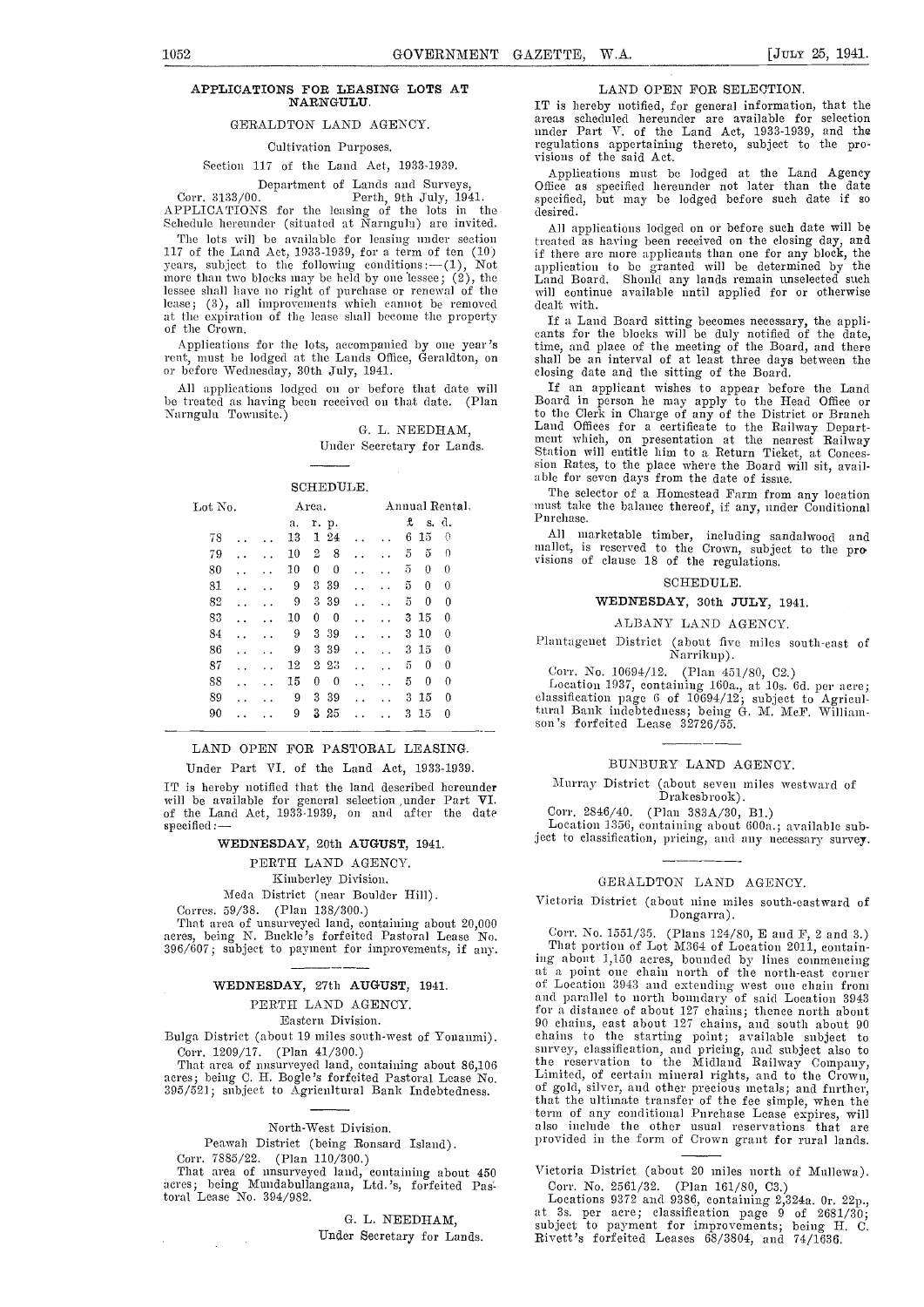#### KATANNING LAND AGENCY.

Kojonup District. (near Towerup Brook).

Corr. No. 1100/40. (Plan 437D/40, A & B3.) Locations 8068 and S749, containing 2,705a. Or. 14p., at 2s. Gd. per acre; classification page <sup>6</sup> of 47.35/24; subject to the poison being eradicated to the satisfaction of the Minister for Lands before the Crown grant will issue and to Agricultural Bank in- debtedness; being Q. A. Dalton's cancelled application.

# NARROGIN LAND AGENCY.

# Roe District (near Lake Carmody).

Corr. No. 2463/37. (Plan 375/80, D1 & 2.)

348/779.

# Williams District (abont one mile west of Noman's surf Lake Townsite).

Corr. No. 709/26. (Plan 385B/40, P2.) Location 14227, containing 49a. 3r. 4p., at 7s. per acre; classification page 4 of 709/26; subject to ex-<br>emption from road rates for two years from date of<br>approval of application; being E. D. T. King's forfeited Lease 68/87].

# Williams District (about  $5\frac{1}{2}$  miles north-west of Dornock).

Corr. No. 6761/26. (Plan 376/80, C3 & 4.)<br>Locations 14335 and 14336, containing 1,533a. 1r.<br>38p., at 4s. 9d. per acre; classification page 15 of 6761/26; subject to payment for improvements and to exemption from road rates for two years from date Mission of application; being J. A. Wilson's forfeited Leases 23081/68, and 26013/74.

### NORTHAM LAND AGENCY.

Avon District (about five miles north-east of Lake Brown).

Corr. No. 3255/30. (Plan 54/80, B3.) Location 26773, containing 1,352a. lr. 28p., at 2s. 3d. pci acre; classiflcatioa page 74 of 3255/30; subject to payment for improvements, if any; being the surrendered portion of T. Pantzalis's conditional purchase Lease 68/3041.

Roe District (about 20 miles south-east of Wadderin).

Corr. No. 56/41. (Plans 5/80, F4 & 345/80, F1.)<br>Locations 214 and 726, containing 990a. 1r. 24p., at 6s. 3d. per acre; classification page 44 of 2178/22;<br>subject to Agricultural Bank indebtedness and to a cropping lease which expires on 28/2/1942; being L. E. S. Candy's cancelled application.

### SALMON GUMS LAND AGENCY.

Esperancc District (about one mile east of Collier). Corr. No. 616/41. (Plan 423C-D/20.)

Location 168, containing 12a. 1r. 30p.; purchase price £5.

# THURSDAY, 31st JuLY, 1941. BRIDGETOWN LAND AGENCY.

Nelson District (about eight miles east of Manjimup). Open under Part V., (sec. 47 only).

Corr. No. 1089/39. (Plan 443A/40, Al.)

Location 11326, containing 41a. 2r. 7p., at 6s. 6d. per acre (excluding survey fee); classification page 16 of File 1089/39.

### WEDNESDAY, 6th AUGUST, 1941.

# ALBANY LAND AGENCY.

Hay District (near Pardelup, about 21 miles south-west of Tenterden).

Corr. No. l075/38. (Plan 444/80, D4.)

Location 1822, containing 410a. Or. 7p., at 3s. 3d. per acre; classification page 158 of 283/31, Vol. 2; subject

to exemption from road rates for two years from date of approval of application, also subject to timber con- ditions; being F. Pascoe 's forfeited Lease 348/853.

#### KATANNING LAND AGENCY.

# Kojonup District (at Titicup Soak).

Locations 1130 and 1131, containing 3,125a. 3r. 17p.,<br>at 4s. 9d. per acre; subject to Agricultural Bank in-<br>debtedness; being H. R. M. Vicker's forfeited Lease in the statute of the actending north-esstward about 32 chains Corr. No. 13517/05; Vol. 3. (Plan 418/80, B2.) Reserve 10128 (Water Supply-Rabbit-proof Fence) and 14726 (Water Supply) are hereby cancelled and the land contained therein, excluding an area of about<br>100 acres, bonnded by lines commencing at a point on the south-eastern boundary of Reserve 10128 aforesaid, situate about 20 chains north-eastward of its southern north-eastward about 32 chains, and sonth-eastward about 32 chains to the aforesaid south-eastern boundary of Reserve 10128, thence south-westward along same to the starting point, is available for selection, subject to survey, pricing, and exclusion of necessary roads.

# Wellington District (about six niiles south of Condering).

Corr. No. 4022/25. (Plan 415B/40, Dl.) Location 4476, containing 473a. 3r. 4p., at 6s. 3d. acle; classification page 13 of 4022/25; subject to payment for improvements, if any, and to timber conditions; being the surrendered portion of H. E. Chapman's Conditional Purchase Lease 21698/68.

# NORTHAM LAND AGENCY.

#### Ninghan District (about  $16\frac{1}{2}$  miles north-east of Wubin).

Corr. No. 965/38. (Plan 89/80, F2.)

Location 531, containing 1,000a., at 4s. Gd. per acre; classification page 92 of 7332/09; subject to exemption from road rates for two years from date of approval of application and to the Government retaining the right to resume for railway or other public purposes any land required, and no compensation to be given, except<br>for the actual value of any improvements that may be resumed; being W. J. Doran 's forfeited Lease 347/1991.

Ninghan District (abont one mile east of Bunketch).

Corr. 7024/26. (Plan 65/80, B & C2 and 3.)<br>Location 2544 and 2856, containing 2,354a. 1r. 27p.,<br>at 4s. 3d. per acre; classification page 11 of 7024/26;<br>subject to Agricultural Bank indebtedness and to the<br>Government retai or other public purposes any land required, and no com-<br>pensation to be given, except for the actual value of any improvements that may be resumed. This cancels the previous *Government Gazette* notice relating to this<br>location.

#### PERTH LAND AGENCY.

# Oldfield District (about five miles north-west of<br>Ravensthorpe).

Corr. No. 4161/26. (Plans 420/80, E1; & 405/80, E4.) Location 391, containing 109a. 1r. 12p., at 3s. per acre; classification page 27 of 4161/26; subject to payment for improvements, if any, and to mining condi-<br>tions. This cancels the previous *Government Gazette* tions. This cancels the previous Government Gazette notice relating to this location.

# THURSDAY, 7th AUGUST, 1941.

# BRIDGETOWN LAND AGENCY.

Nelson District (about one mile west of Manjimup).

Corr. No. 436/31. (Plan Locations near No. 1 State Mill, Jardanup.)

Location 9686, containing 112a. 2r. 18p., at 17s. per acre; classification page 67 of 436/31; subject to tim-<br>ber conditions and to payment for improvements, if any. This cancels the previous *Government Gazette* notice r lating to this location.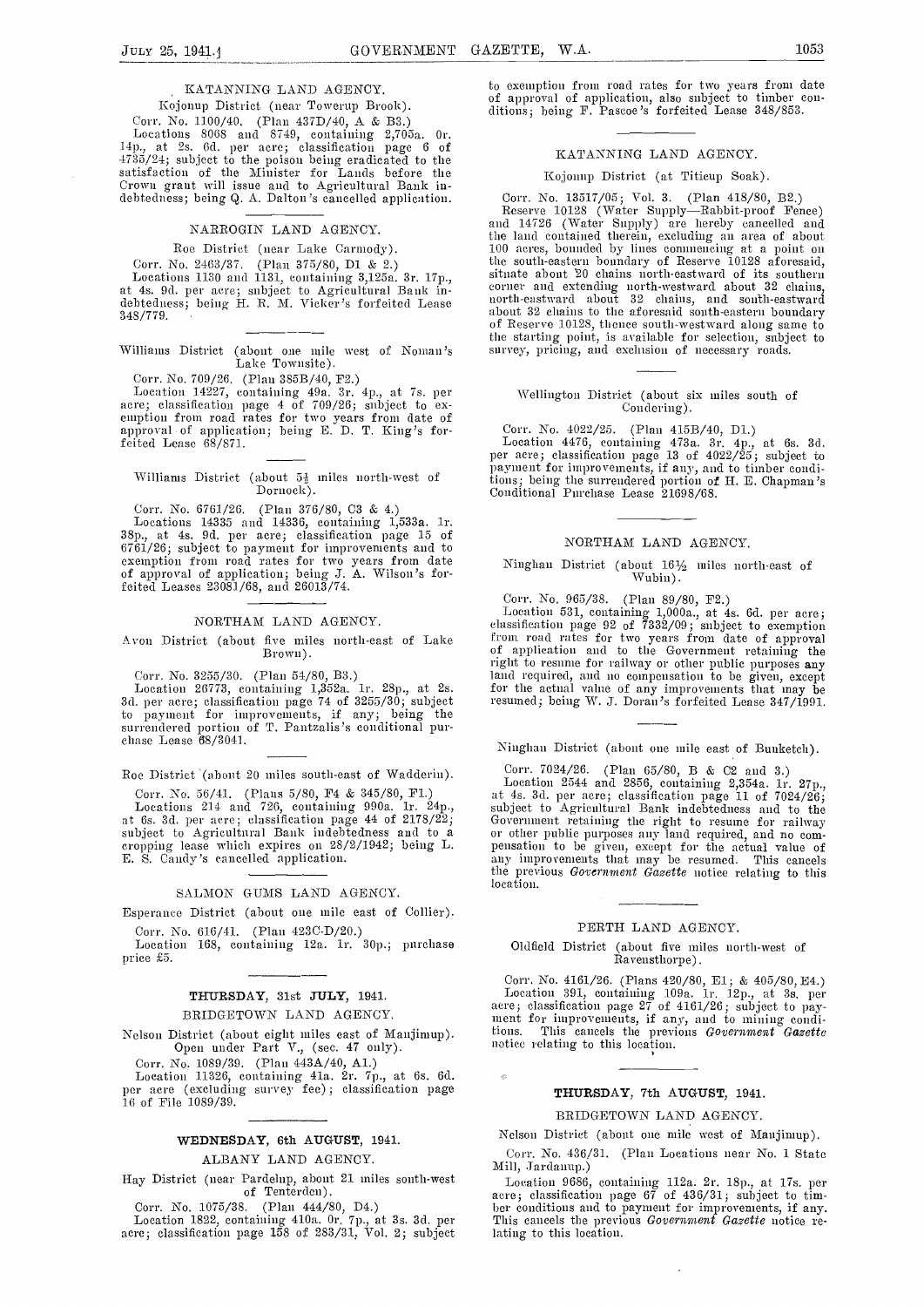# WEDNESDAY, 13th AUGUST, 1941.

ALBANY LAND AGENCY.

# Plantagenet District (about 9'/2 miles north-east of Albany).

Corr. No. 4140/40. (Plan 451/80, E3.)<br>Location 3272, containing 160a., at 6s. 9d. per acre;<br>classification page 7 of 9242/11; subject to Agricultural Bank indebtedness and to tiniber conditions; being F. J. Hayward's cancelled application.

# BUNBURY LAND AGENCY.

### Wellington District (near Wagerup).

Corr. No. 3070/40. (Plan 383A/40, C2.) Location 4492, containing about 45 acres; subject to Tem<br>classification and pricing, to tramway rights, and to Tem special conditions governing selection of land within Saw Milling Permit; being T. V. Johnson's cancelled  $\frac{490}{7}$ application.

# GERALDTON LAND AGENCY.

Victoria District (about 13 miles south of Dongarra). Corr. No. 2333/36. (Plan 124/80, EF3 & 4.)

| Loc.          | Area.<br>Acres. | Price<br>per acre.<br>s. d. | Remarks.                                                        |
|---------------|-----------------|-----------------------------|-----------------------------------------------------------------|
| 3570          | 1,000           | $3 \quad 0$                 | Class. p. $32 \text{ of } 2333/36$ .                            |
| 3945          | 2,000           | $3 \quad 0$                 | Class. p. 8 of 10826/08.                                        |
| 3952<br>3943* | 3.741<br>2,000  | 29<br>3 <sup>3</sup>        | Class. p. $5 \text{ of } 1362/09$ .<br>Class, p. 14 of 9958/08. |
|               |                 |                             |                                                                 |

Subject to payment for improvements, if any, and to exemption from road rates for two years from date of approval of application; being R. J. Rowland and C. R.<br>P. Nairn's forfeited Lease 3116/839.<br>P. Nairn's forfeited Lease 3116/839.<br>IT is hereby notified that His Excellenc

# Victoria District (near Geraldtoa)

Corr. No. 391/41. (Plan 126A/40, B1.)<br>Location 8072, containing 74a. 2r. 6p., at 6s. per acre; classification page  $4A$  of  $2661/34$ ; subject to highw cxdnsption from road rates for two years from date of approval of application; being unallotted by the Land Board.

#### NORTHAM LAND AGENCY.

Avon District (about 9½ miles north-east of Nungarin).<br>
Corr. No. 1474/38. (Plan 34/80, F1.)

Corr. No. 1474/38. (Plan 34/80, F1.)<br>
Location 27017, containing 400a. 1r. 19p.; subject to town pricing; being the surrendered portion of W. H. C.<br>Coumbe 's C.P. Lease 347/2006.

# THURSDAY, 14th AUGUST, 1941.

BRIDGETOWN LAND AGENCY. Nelson District (about 13 nnles south-east of

# Bridgetown).

Corr. No. 126/41. (Plan 438A/40, A2.)

Location 7335, containing 63a. 3r. 20p., at 10s. 6d.<br>per acre; and Location 7793, containing 71a. 1r. 5p.,<br>at 9s. 3d. per acre; classifications page 7 of 1186/38;<br>subject to exemption from road rates for two years<br>from dat timber conditions; being E. W. Ennis 's cancelled appli- cation.

### G. L. NEEDHAM, Under Secretary for Lands.

THE ROAD DISTRICTS ACT, 1919-1939.

Temporary Closure of Road-Bridgetowa Road District.

490/41. Perth, 25th July, 1941. IT is hereby notified that the Hon. the Minister for Bridgetown Road Board, of the following road being temporarily closed under the provisions of section 152 of the Road Districts Act, 1919-1939; such road is hereby temporarily closed until further notice:- No. 87.

No. 87.<br>The surveyed road extending along the western boun-<br>daries of Bridgetown Lots 332 and 331 from Layman street to Blackwood terrace. (Bridgetown Sheet 1.)

> C. L. NEEDHAM, Under Secretary for Lands.

# THE LAND ACT, 1933-1939. Naming of South-Western Highway.

Department of Lands and Surveys,<br>Corres. No. 3690/40. Perth, 16th July, 1941.

Governor in Executive Council has been pleased to source and approve, under section 10 of the above Act, of the main road from Armadale to Pemberton via Pinjarra, Harroad from Armadale to Pemberton via Pinjarra, Har-<br>vey, Picton Junction, Boyanup, Donnybrook, Bridgetown and Manjimup being named "South-Western highway" from its junction with the Perth-Albany road at Armadale to its junction with Brockman street,<br>Pemberton; and such road shall hereafter be known<br>and distinguished as ''South-Western highway'' accordingly, the following names being thereby superseded:—<br>Perth-Bunbury road, Ommanney road (Wellington Location 1), Blackwood road (Dardanup), Preston road (Boyanup), Donnybrook road (Gwyndinup), Bovell street (Mullalyup), Bridgetown road (Balingup), Black- wood road (Greonbushes), and Balbarrup road (Bridge-town).

# C. L. NEEDHAM, Under Secretary for Lands.

| Date of<br>Notice. |    | Nature of Work.                                                    | Date and Time<br>for Closing.                                             | Where and when Conditions of Contract, etc<br>to be seen.                                                                                      |  |  |  |  |
|--------------------|----|--------------------------------------------------------------------|---------------------------------------------------------------------------|------------------------------------------------------------------------------------------------------------------------------------------------|--|--|--|--|
| 1941.              |    |                                                                    | 1941.                                                                     |                                                                                                                                                |  |  |  |  |
| July               |    | Fremantle Technical High School—<br>New Trades Block (9175)        | $\left \left(2\cdot 30\text{ p.m. on Tuesday}\right)\right $<br>29th July | Contractors' Room, P.W.D., Perth, on and after Tues-<br>day, the 8th July, 1941.                                                               |  |  |  |  |
| July               | 23 | Perth, New Government Chemical<br>Laboratory—Tiling of Roof (9182) | 5th August                                                                | Contractors' Room, Public Works Department, Perth,<br>on and after Tuesday, the 29th July, 1941.                                               |  |  |  |  |
| July               | 23 | Boddington Police Station-Port-<br>able Lockup (9180)              | $12$ August                                                               | Contractors' Room, Public Works Department, Perth;<br>Court House, Pinjarra, and Court House, Narrogin, on                                     |  |  |  |  |
| July               | 23 | Window eleaning of various Goy-<br>erument Buildings (9181)        | $12$ August<br>$\cdots$                                                   | on and after Tuesday, the 29th July, 1941.<br>Contractors' Room, Public Works Department, Perth,<br>on and after Tuesday, the 29th July, 1941. |  |  |  |  |

# TENDERS FOR PUBLIC WORKS.

Tenders, together with the prescribed deposit, are to be addressed to "The Hon. the Minister for Works, Public Works Department, The Barracks, St. George's terrace, Perth," and must be indorsed "Tender." The lowest or any

W. S. ANDREW, Under Secretary for Public Works.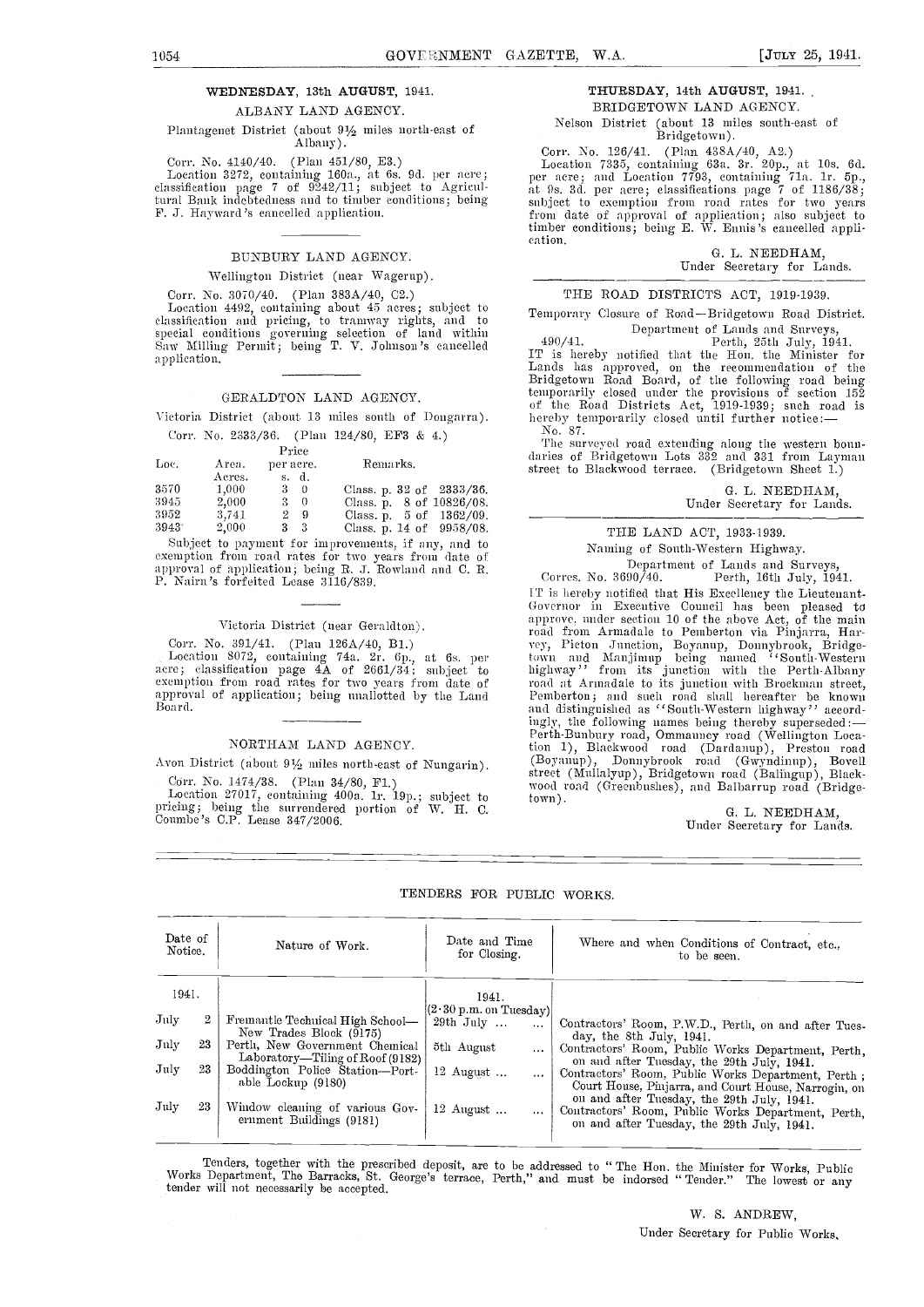# TENDERS FOR PURCHASE.

| Government Property.                     | Date and Time for<br>Closing.    | Where and when Conditions of Contract may be seen.         |  |  |  |
|------------------------------------------|----------------------------------|------------------------------------------------------------|--|--|--|
|                                          | 1941.                            |                                                            |  |  |  |
|                                          | $(2.30 \text{ p.m. on Tuesday})$ |                                                            |  |  |  |
| Noombling School<br>$\cdots$             | 29th July<br>$\cdots$            | P.W.D., Perth; Court House, Narrogin, and Police Station,  |  |  |  |
|                                          |                                  | Pingelly, from Tuesday, 1st July, 1941.                    |  |  |  |
| North-East Tammin School<br>$\cdots$     | 29th July<br>$\cdots$            | P.W.D., Perth; Water Supply Office, Northam; Police        |  |  |  |
|                                          |                                  | Stations at Cunderdin and Kellerberrin, after Tuesday,     |  |  |  |
|                                          |                                  | lst July, 1941.                                            |  |  |  |
| Marbro School Quarters                   | 29th July<br>$\cdots$            | P.W.D., Perth, and Police Station, Moora, after Tuesday,   |  |  |  |
|                                          |                                  | 1st July, 1941.                                            |  |  |  |
| West Boulder School Quarters<br>$\cdots$ | 19th August<br>$\cdots$          | P.W.D., Perth and Kalgoorlie, and Police Station, Boulder, |  |  |  |
|                                          |                                  | from $21st$ July, $1941$ .                                 |  |  |  |
| Coolgardie-Old Inspector of Mines' Quar- | 19th August $\ldots$             | P.W.D., Perth and Kalgoorlie; Police Station, Coolgardie,  |  |  |  |
| ters                                     |                                  | from 21st July, 1941.                                      |  |  |  |
|                                          |                                  |                                                            |  |  |  |

Tenders, together with the prescribed deposit, are to be addressed to "The Hon. Minister for Works, Public Works<br>Department, The Barracks, St. George's terrace, Perth," and must be indorsed "Tender." The highest or any ten not necessarily be accepted.

AND DRAINAGE DEPARTMENT.

M.W.S. 747/41. Perth, 23rd July, 1941. NOTICE is hereby given of the intention of the Mindertake the construction of the works hereinafter described, by virtue of the powers contained under the provisions of the Metropolitan Water Supply, Sewer-<br>age, and Drainage Act, 1909:—<br>Description of Proposed Works—Metropolitan Sewer-

The Locality in which the Proposed Works will be Constructed:—Portion of the Subiaco Municipality between Cunningham terrace and the Victoria Hospital<br>and Lonnic street, and Millington avenue, as described<br>hereunder and as shown in green on Plan M.W.S.S. & A<sub>ll</sub> that hereunder and as shown in green on Plan M.W.S.S. & D.D., W.A., No. 6625.

The Purposes for which the Proposed Works are to be Constructed:—For the disposal of sewage.

The Area and Parts of which are intended to be<br>Drained:--Commencing at a point in the centre of Lonnie street and Stubbs terrace and proceeding west<br>along the centre of Lonnie street to the centre of the<br>doug said side to the north-eastern side of<br>the munamed road on the eastern boundary of Victoria<br>side to the north the north-east corner of the Victoria Hospital grounds<br>Reserve 2290; thence east across the said unnamed road long<br>and through private property to the centre of Cun-<br>ingham terrace; thence in a generally southerly ward direction along the centre of Cunningham terrace and morth<br>Stubbs terrace to the point of commencement, as shown Holm Stubbs terrace to the point of commencement, as shown<br>in green on Plan M.W.S.S. & D.D., W.A., No. 6625.

The Times when and places at which, Plans, Sec-<br>tions, and Specifications may be Inspected:—At the lot in<br>Office of the Minister for Water Supply, Sewerage nort and Drainage, The Barracks, St. George's place, movement on and after the 25th day of the July, 1941, between the hours of 10 a.m. and 3.30 p.m.

H. MILLINGTON, Minister for Water Supply, Sewesage and Drainage.

MUNICIPAL CORPORATIONS ACT, 1906-1940; ROAD DISTRICTS ACT, 1919-1939.

Municipality of Boulder and the Kalgoorlie Road the District—Adjustment of Boundaries—Notice of 23g Intention.

P.W. 618/41.<br>WHEREAS under the provisions of section 26 of the Municipal Corporations Act, 1906-1940, the Governor<br>may make orders altering, for the purpose of adjustment, may make orders altering, for the purpose of adjustment, easte the boundaries of any conterminous municipality and south road district, and under the provisions of section 8 of latter the Road Districts Act, 1919-1939, the Governor may afore by Order in Council transfer to a municipal district any then adjoining portion of a road district or to a road district any adjoining portion of a municipal district; and

Department of Public Works, W. S. ANDREW, W. S. ANDREW, Perth, 21st July, 1941. Notes Under Secretary for Public Works.

METROPOLITAN WATER SUPPLY, SEWERAGE, whereas it is desirable to adjust the conterminous boun-<br>AND DRAINAGE DEPARTMENT. daries of the Municipality of Boulder and the Kalgoorlie age (Subiaco Municipality), Extension of Reticulation Area No. 22, Subiaco:-6-inch and 4-inch diameter minous boundaries of the said municipality and the pur-<br>pipe sewers, with manholes and all other apparatus connected th where it is desirable to an increase the content of the Content and consequently to transfer to the Boulder Road District, and to transfer portion of the Boulder Boulder Municipal District portion of the Kalgoorlie<br>Road District and to transfer portion of the Boulder<br>Municipal District to the Kalgoorlie Road District:<br>Now, therefore, it is the intention of His Excellency<br>the Lieute minous boundaries of the said municipality and the Kalgoorhie Road District shall be altered for the pur-

transfers and the Secretary for Public Works.

#### Schedule.

All that portion of land bounded by lines starting from the southern corner of Kalgoorlie Lot 2655, Dixon street, and extending south-easterly to the northern corner of Boulder Lot 2194; thence south-easterly along boundaries of said Lot 2194, 2193, and 2192 to the north-western side of a 150-link street; thence north-easterly along said side to the north-eastern side of Coronation street; thence south-easterly along the latter side to the north-western side of Violet street; thence north-easterly and easterly to and along the northern side of Evans street to the western side of Wilson street;<br>thence northerly along the latter side to a point in prolongation westerly of the southern boundary of Lot 2375; thence easterly to and along the said boundary and on-<br>wards to the eastern side of Brookman street; thence<br>northerly along the latter side to the southern side of Holmes street; thence easterly to the north-eastern corner of Lot 2365; thence southerly, easterly, and again southerly along time eastern boundary of the said lot to and along the centre of a right-of-way and to and along the eastern boundary of Lot 792 to the northern side of Evans street aforesaid; thence easterly and southerly to the north-western corner of Lot 2376; thence easterly and southerly and again easterly and southerly along boundaries of the latter lot to and along the centre of a right-of-way and to and along the eastern boundary of Lot 802 to the northern side of eastern boundary of Lot 802 to the northern side of<br>Dart street; thence easterly and southerly to the north-<br>eastern corner of Lot 803; thence southerly along the<br>western side of Lane street to the centre of a right-of-<br>wa easterly to and along a right-of-way to a point in pro-longation northerly of tile eastern boundary of Lot 2399; thence southerly to and along said boundary; thence easterly to the south-eastern corner of Lot 2401; thence southerly, westerly, and again southerly to and along the eastern boundary of Lot 2405 to and along the centre of a right-of-way and to and along tile eastern boundary of Lot 2420, and onwards to the southern side of York street; thence westerly along the latter side of street to the eastern side of Lane street aforesaid and onwards for a distance of 30-3/10 links; thence southerly by a parallel line to the latter side of<br>street to a point in prolongation westerly of the southern boundary of Lot 1958; thence easterly to and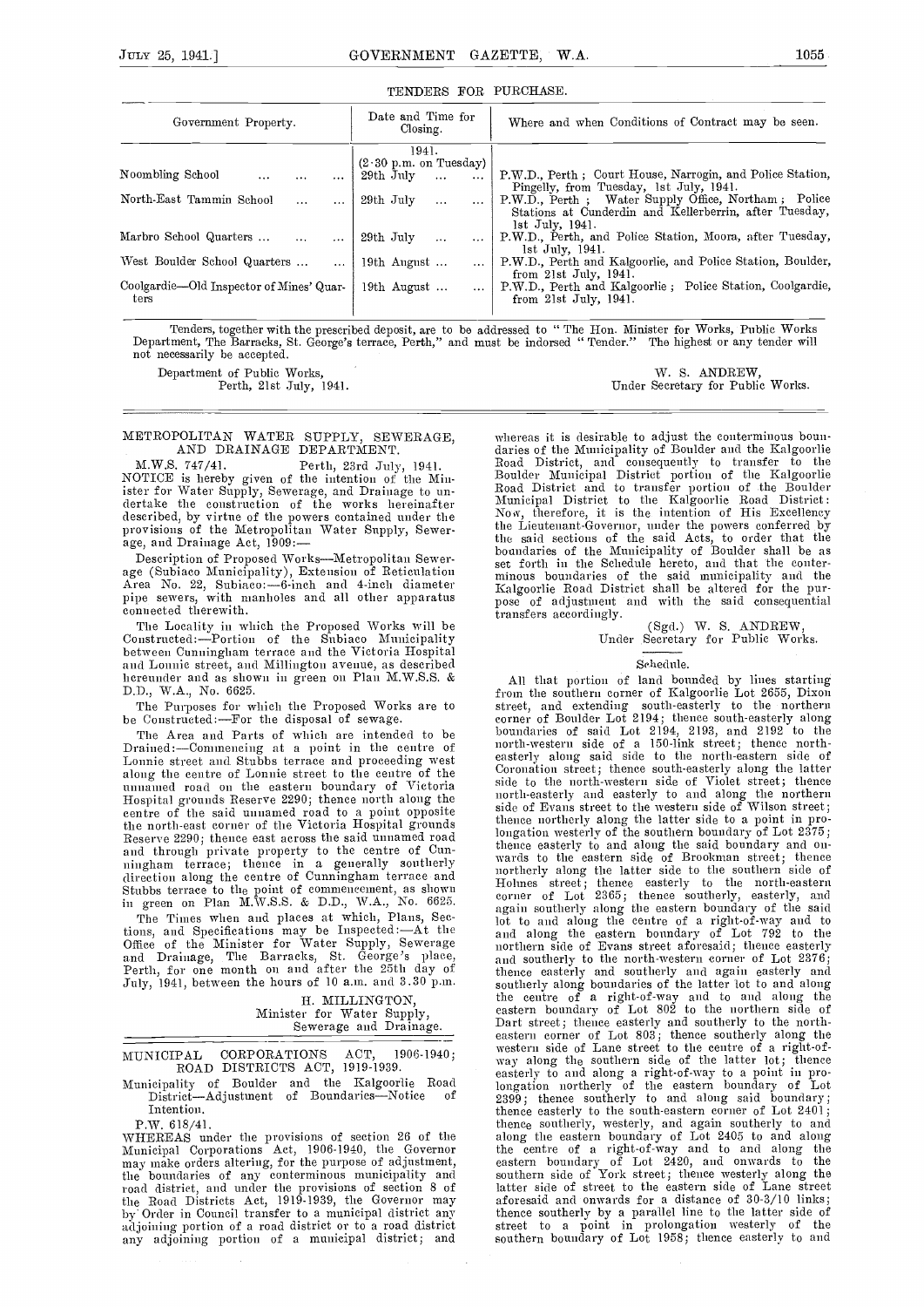along said boundary and onwards along the northern side of Clancy street to a point in prolongation south-<br>westerly of the north-western boundary of Lot 1814;<br>t thence north-easterly to and along said boundary and onwards to a point in prolongation north-westerly of the thence<br>north-eastern boundary of Lot 1547; thence south-<br>easterly to and along the latter boundary, onwards to weste and along boundaries of Lots 1553 and 1552 and continuing onwards to the south-eastern side of Hainault cof R<br>road; thence south-westerly along said side of road to to an riang communications of the northernmost corner of Lot 2653; thence southerly the northernmost corner of Lot 2653; thence southerly and west-south-westerly along boundaries of the latter the stre eastern side of Powell street to the south-eastern side  $0 \tcdot$ of Road No. 829; thence east-north-easterly along said dary side of road to a point in prolongation northerly of the eastern boundary of Lot 395; thence southerly to the northern corner of Reserve 7233; thence south-easterly and south-westerly along boundaries of said reserve,<br>the south-eastern boundary of Lot 395 aforesaid and<br>the south-eastern boundary of Lot 395 aforesaid and<br>onwards in the last-mentioned direction to the north-<br>onwards to said to a point in prolongation north-westerly of the point. north-eastern boundary of Lot 347; thence south-easterly to and along said boundai-y to a north-eastern corner of the latter lot; thence south-easterly to the north-eastern corner of Lot 2660; thence southerly along the western side of Shannon street to the north-eastern corner of Lot 2657; thence easterly to the north-eastern corner of Lot 2517; thence southerly to the northwestern corner of Lot 1719; thence easterly and southerly to and along the northern boundary and the eastern  $N$ boundary of Lot 1732; thence easterly to the south-<br>eastern corner of Lot 2675; thence southerly to the north-western corner of Lot F261; thence easterly and of d southerly to the north-eastern corner of Lot F262; thence easterly to the north-eastern corner of Lot 1891; thence southerly and easterly to the north-western sale<br>corner of Lot 924; thence southerly to the south-western halfcorner of Lot 925; thence generally sonth-south-easterly  $\overline{\text{a}^{\text{the}}}$ to and along the north-eastern boundary of Lot 803 and of a sinking fund. onwards to the intersection of the southern side of The debentures shall<br>Leviathan street with the eastern side of Scott street;  $P_{\text{sc}}^{\text{er}}$  centum per annum. Leviathan street with the eastern side of Scott street; thence southerly along the latter side of street to the northern side of Bendigo street; thence easterly along said side to the western side of Kenilworth street; thence<br>northerly to the south-eastern corner of Lot F303;<br>thence easterly to the eastern corner of Lot 807; thence<br>south-south-easterly passing through the north-eastern corner of Lot 1884 and onwards to the eastern side of

Deans street; thence sontherly along said side of street and onwards to a point in the eastern prolongation of the southernmost boundary of Reserve 9597 for Park the southernmost boundary of Reserve 9597 for Park<br>Lands; thence westerly to and along the said boundary;<br>thence northerly along part of a western boundary of<br>said reserve to the southern side of Lynch street; thence<br>weste of Reserve 12935 (Sanitary Purposes) ; thence northerly to and along said boundary and onwards to a point in prolongation westerly of the northern side of Dwyer street; thence easterly along said prolongation to a point in prolongation southerly of the western boundary of PF151E; thence northerly to and along said boun-<br>dary and onwards to the northern side of Burt street; thence easterly along said side of street to the western side of Leake street; thence northerly, easterly, again northerly, and easterly and northerly and north-north- westerly along boundaries of Hampton Location 40 and onwards in the last-meistioned direction to the northmorth-easterly along said side of street to the starting The boundaries of Kalgoorlie Road Board District are hereby amended to conform with this description.

# ROAD DISTRICTS ACT, 1919-1938.

Nedlands Road Board. Notice of Intention to Borrow.

Proposed Loan-£3,100.

NOTICE is hereby given that the Nedlands Road Board proposes to borrow the sum of £3,100 for the purpose of discharging the principal moneys owing nader Louis No. 23.

The amount of £3,100 is proposed to be raised by the sale of debentures repayable with interest by 40 equal half-yearly instalments ores- a period of twenty years after the date of issue thereof, in lieu of the formation

The debentures shall bear interest at the rate of £5

The amount of the said debentures and interest thereon is to be paid at the State Treasury Department.

> W. G. KENSITT, Chairman. E. HODGSON, Acting Secretary.

# WESTERN AUSTRALIAN GOVERNMENT TENDER BOARD.

#### Accepted Tenders.

| Tender<br>Board<br>No. | Date.       | Contractor.                           |                          | Particulars.                                                              | Department<br>concerned.         | Rate.                       |
|------------------------|-------------|---------------------------------------|--------------------------|---------------------------------------------------------------------------|----------------------------------|-----------------------------|
|                        | 1941.       |                                       |                          |                                                                           |                                  |                             |
| 423/41                 | July 18     | J. A. Hitchcock<br>$\cdots$           | 142 <sub>A</sub><br>1941 | Purchase and Removal of Kit-<br>chen Refuse as available at               | Chief Secretary                  | for $\pounds12$ 12s.        |
|                        |             |                                       |                          | Fremantle Prison, for period                                              |                                  |                             |
|                        |             |                                       |                          | ending 30th June, 1942, as<br>per Item 1                                  |                                  |                             |
| 373/41                 | do.         | Tomlinson & Co., Ltd.                 | 129 <sub>A</sub>         | Pug Mill, etc., as follows :-                                             | Public Works                     |                             |
|                        |             |                                       | 1941                     | Item 1-1 only Pug Mill<br>$\ddots$                                        | $\cdots$<br>$\ldots$<br>$\cdots$ | £235.                       |
|                        |             |                                       |                          | Item 2-Spare Mixing and<br>Slicing Knives-1 Set                           | $\cdots$<br>$\ldots$<br>$\cdots$ | for $£14$ 14s.              |
|                        |             |                                       |                          | Item 3-1 only Spare Expeller                                              | $\cdots$<br>$\ldots$<br>$\cdots$ | £4 10s.                     |
|                        |             |                                       |                          | F.O.R. Perth                                                              |                                  |                             |
| 367/41                 | 22<br>July  | Noyes Bros.<br>(Melb.),               | 125A.                    | 1 only 100 K.V.A. Transformer                                             | Railways<br>and                  | for $£214.$                 |
|                        |             | Ltd.                                  | 1941                     | 20,000/440<br>Star-Interstar                                              | Tramways                         |                             |
|                        | do.         | do.<br>do.                            | ,                        | Volts, as per Item 1<br>3 only 50 K.V.A. Transformers                     | $\cdots$<br><br>$\cdots$         | £154 each.                  |
| $, \,$                 |             |                                       |                          | Star-Interstar, as per Item 2                                             |                                  |                             |
| $, \,$                 | do.         | British General Electric              | , ,                      | 6 only 50 K.V.A. Transformers                                             | do.<br>do.                       | $£154$ each.                |
|                        |             | Co. Pty., Ltd.<br>Brown & Burns, Ltd. | 106                      | Star-Interstar, as per Item 2<br>Bread for Government Institu-            | Various                          | l§d. per lb.                |
| 401/41                 | do.         |                                       |                          | tions, etc., at Perth, from 1st                                           | $\cdots$                         |                             |
|                        |             |                                       |                          | August, 1941, to 31st July,                                               |                                  |                             |
|                        |             |                                       |                          | 1942, as per Item 1, subject                                              |                                  |                             |
|                        | do.         |                                       |                          | to a factor of $\frac{1}{32}d$ , per lb.<br>Bread for Government Institu- | do.<br>$\cdots$                  |                             |
| $, \,$                 |             | H.C. Moore & Co., Ltd.                | , ,                      | tions at Claremont, from 1st                                              | $\cdots$                         | $1\frac{11}{16}d$ , per lb. |
|                        |             |                                       |                          | August, 1941, to 31st July,                                               |                                  |                             |
|                        |             |                                       |                          | 1942, subject to a factor of                                              |                                  |                             |
|                        |             |                                       |                          | $\frac{1}{22}d$ , per lb.                                                 |                                  |                             |
| 404/41                 | -23<br>July | A. G. Pascall & Co.                   | 139A.<br>1941            | 4,000 cords Firewood for No. 3<br>Station,<br>Punping<br>as per           | Public<br>Works<br>Water Supply  | 27s. 6d. per cord.          |
|                        |             |                                       |                          | Item 1                                                                    |                                  |                             |
|                        |             |                                       |                          |                                                                           |                                  |                             |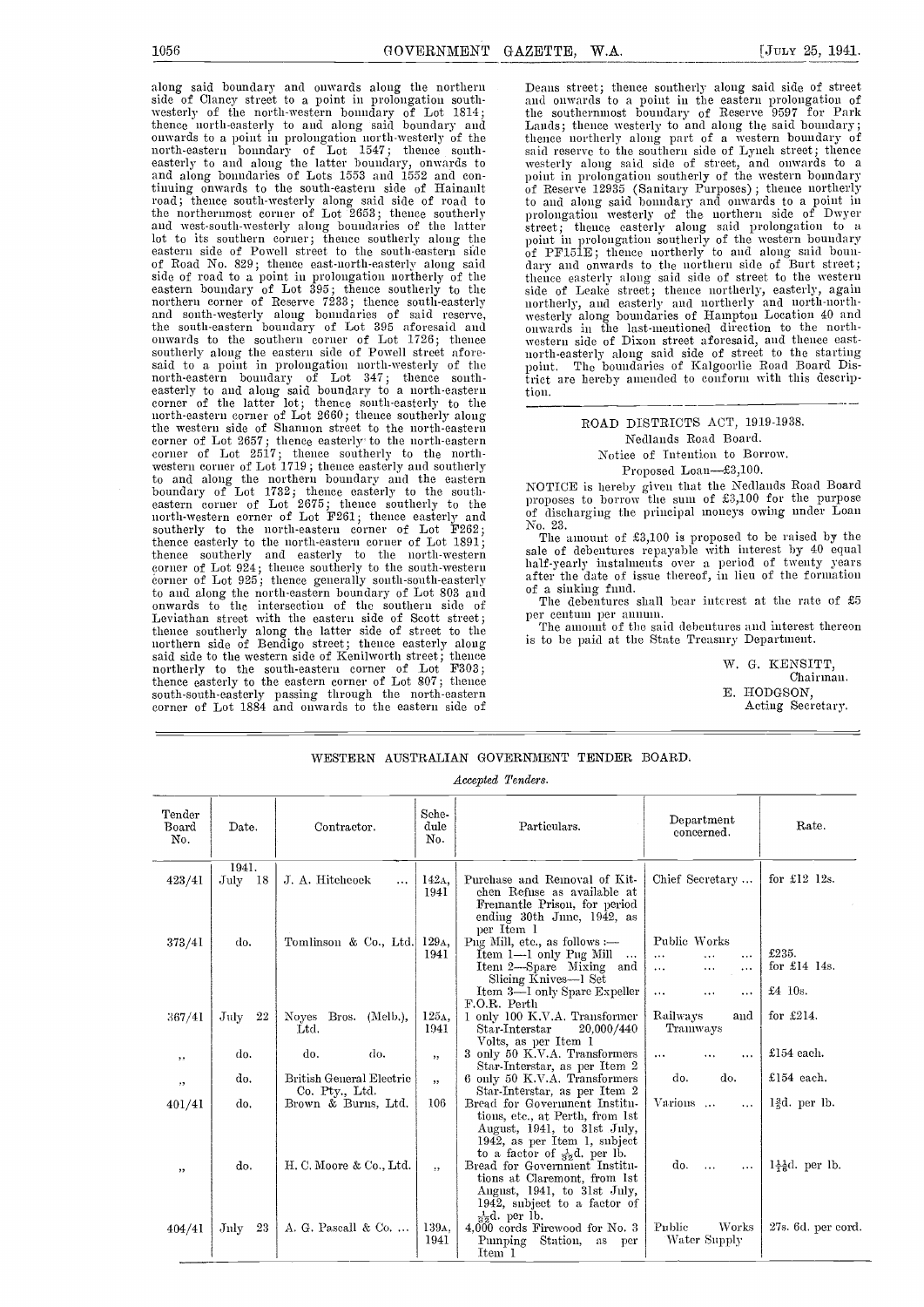# WESTERN AUSTRALIAN GOVERNMENT TENDER BOARD-continued.

# TENDERS FOR GOVERNMENT SUPPLIES.

| Date of<br>Advertising.                                                                                                       | Schedule No. |  |                                                     |                                                            | Supplies required.                                                                                                                                                                                                                                                                                                                                                                                                                                                                                                                                                                                                                                                         | Date of<br>Closing.                                  |          |
|-------------------------------------------------------------------------------------------------------------------------------|--------------|--|-----------------------------------------------------|------------------------------------------------------------|----------------------------------------------------------------------------------------------------------------------------------------------------------------------------------------------------------------------------------------------------------------------------------------------------------------------------------------------------------------------------------------------------------------------------------------------------------------------------------------------------------------------------------------------------------------------------------------------------------------------------------------------------------------------------|------------------------------------------------------|----------|
| 1941.<br>$_{\rm July}$<br>$-8$<br>July 10<br>$\text{July} \quad 17 \quad \dots$<br>July 17  156a, 1941<br>July 21  159a, 1941 | $\cdots$     |  | 149 <sub>A</sub> , 1941<br>151a, 1941<br>155д, 1941 | $\cdots$<br>$\cdots$<br>$\cdots$<br>$\ddotsc$<br>$\ddotsc$ | Transformers, 300 K.V.A., $20,000/440$ -volt, 2 only<br>$\cdots$<br>$\cdots$<br>Firewood for Nallan Pumping Station, 75 cords<br>$\cdots$<br>Firewood for Caves House, Yallingup, in 18in. x 3ft. lengths, for a period<br>of 3 months<br>الفقف المنفق المنفق المنفق المنفق المنفق<br>and the contract of the contract of the contract of the contract of the contract of the contract of the contract of the contract of the contract of the contract of the contract of the contract of the contract of the contra<br>$\cdots$<br>$\cdots$<br>Milk and Cream for Caves House, Yallingup, for a period of 3 months<br>$\cdots$<br>Diesel Fuel Oil, 1,000 tons<br>$\cdots$ | 1941.<br>July<br>$\rm{July}$<br>Aug.<br>Ang.<br>Ang. | 31<br>31 |
| July 22    160a, 1941                                                                                                         |              |  |                                                     | $\cdots$                                                   | For Sale by Tender.<br>Scrap Steel, approx. 200 tons, as it now lies in the yard of the State Implement<br>Works, North Fremantle, where inspection can be made<br>$\cdots$                                                                                                                                                                                                                                                                                                                                                                                                                                                                                                | $_{\rm July}$                                        | 31       |

Tenders addressed to the Chairman, Tender Board, Perth, will be received for the above-mentioned supplies until 2.15 p.m. on the date of closing.

Tenders must be properly indorsed on envelopes, otherwise they are liable to rejection.

Tender forms and full particulars may be obtained on application at the Tender Board Office, Murray street, Perth. No tender necessarily accepted.<br>
G. L. NEEDHAM,<br>
Chairman W.A. Government Ter

Chairman W.A. Government Tender Board.

# WESTERN AUSTRALIAN GOVERNMENT TENDER BOARD.

Tenders for Butter.

TENDERS close with the Secretary, Tender Board (himself), at 11-15 am, on Friday, 1st August, for the supply and delivery of Butter to Government Institutions and Hospitals during a period of four weeks.

Forms of Tender and full particulars arc available at the Tender Board Office, Murray street, Perth.

By Order of the Board,

G. L. NEEDHAM, Chairman W.A. Government Tender Board.

# THE MINING ACT, 1904 (Regulation 180).

Warden's Office, Wiluna, 17th June, 1941.

TAKE notice that it is the intention of the Warden of the Goldfield mentioned hereunder, on the date men-<br>tioned, to issue out of the Warden's Court an order authorising the cancellation of registration of the under-<br>mentioned mining tenements, in accordance with Regulation 180 of the Mining Act, 1904. An order may issue<br>in the absence of the registered holder, but should he<br>desire to object to such order he must, before the date<br>mentioned, lodge at the Warden's Office an objection containing the grounds of such objection, and, on the <sup>TO D6</sup> date mentioned, the Warden will proceed to hear and determine the same, in accordance with the evidence  $Nat$ then submitted.

# (Sgd.) W. O. MANSBRIDGE, Warden.

To be heard at the Warden's Court, Wiluna, on Friday, the 8th August, 1941.

Nature of Holding, No. of Area, Name of Registered Holder, Address, Reason for Resumption.

# EAST MIJRCHISON GOLDFIELD.

Lawters District.

Water Rights.

- 36—Pinnacles Proprietary, Limited; Pinnacles Station, Leonora; non-payment of rent and no Miner's Right.
- Right. 80Australian Machinery and Investment Company, Limited; 321 Murray street, Perth; no Miner's
- Right. 8 7Australian Machinery and Investment Company, Limited; 321 Murray street, Perth; no Miner's Right.

# THE MINING ACT, 1904 (Regulation 180).

# Warden's Office,

Bridgetown, 25th June, 1941.<br>TAKE notice that it is the intention of the Warden of the Goldfield mentioned hereunder, on the date men-tioned, to issue out of the Warden's Court an order authorising the cancellation of registration of the under-

mentioned mining tenements, in accordance with regu-latioms 180 of the Mining Act, 1904. An order amy issue in the absence of the registered holder, but should lie desire to object to such order he must, before the date mentioned, lodge at the Warden 's Office an objection mentioned, loage at the warden's Some an objection<br>containing the grounds of such objection, and, on the<br>date mentioned, the Warden will proceed to hear and determine the same, in accordance with the evidence then submitted.

> (Sgd.) K. J. DOUGALL, Warden.

To be heard at the Warden's Court, Bridgetown, oh 23rd August, 1941.

Nature of Holding, No. of Area, Name of Registered Holder, Address, Reason for Resunsption.

# GREENBUSHES MINERAL FIELD.

#### Mineral Claims.

- 3—Vulcan Minerals, Limited; Greenbushes and c/o P. Birchley, 12 Howard street, Perth; non-payment of rent and no Miner's Right.
- 4-Vulcan Minerals, Limited; Greenbushes and c/o P. Birchley, 12 Howard street, Perth; non-payment of remit and no Miner's Right.
- 6—Greenbushes Tin, Limited; Greenbushes and Occidental House, St. George's terrace, Perth; non-pay-<br>ment of rent and no Miner's Right.<br>8—Vulcan Minerals, Limited; Greenbushes and c/o P.
- Birchlcy, 12 Howard street, Perth; noms-payniemmt of rent amid no Miner's Right.
- 9-Greenbushes Tin, Limited; Greenbushes and Occiden-<br>tal House, St. George's terrace, Perth, non-payment of rent and no Miner's Right.
- 15-Vulcan Minerals, Limited; Greenbushes and c/o P. Birchley, 12 Howard street, Perth, non-payment<br>of rent and no Miner's Right. of rent and no Miner's Right.<br>16—Vulcan Minerals, Limited; Greenbuslies and c/o P.
- Birchley, 12 Howard street, Perth, non-payment of rent and no Miner's Right.
- 17--Vulcan Minerals, Limited; Greenbushes and c/o P. Birchley, 12 Howard street, Perth, non-payment of rent and no Miner's Right.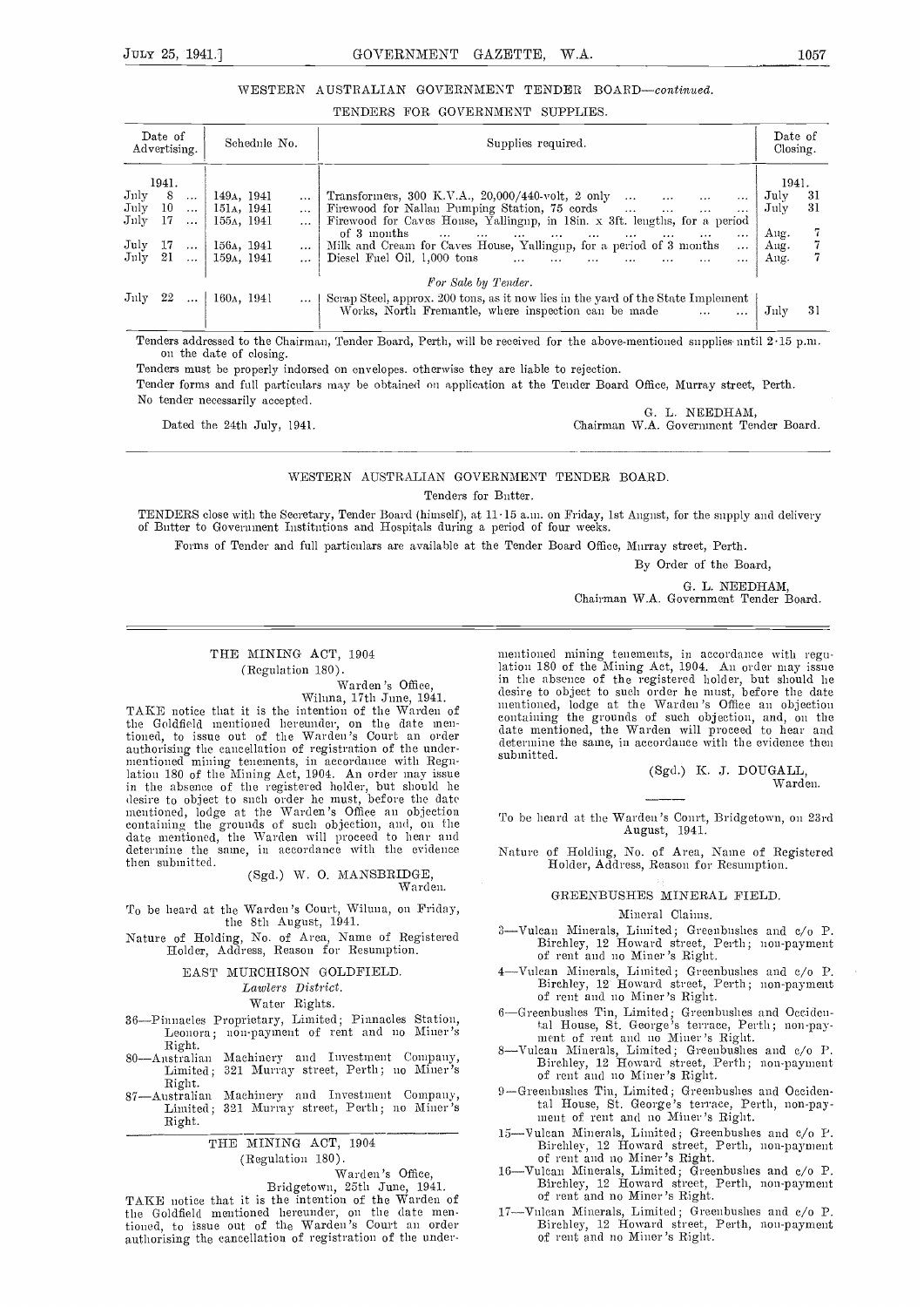- 20—Greenbushes Tin, Limited; Greenbushes and Occidental House, St. George's terrace, Perth, non-pay-<br>ment of rent and no Miner's Right.
- -Greenbushes Tin, Limited; Greenbushes and Occidental House, St. Gem-ge's terrace, Perth, non-pay- ment of rent and no Miner's Right.
- 27-Greenbushes Tin, Limited; Greenbushes and Occidental House, St. George's terrace, Perth, non-pay- mont of rent and no Miner's Right.
- 32—Greenbushes Tin, Limited; Greenbushes and Occiden-<br>tal House, St. George's terrace, Perth, non-pay-<br>in ment of rent and no Miner's Right.
- 33-Vulcan Minerals, Limited; Greenbushes and c/o P.
- 34—Vulean Minerals, Limited; Greenbushes and c/o P. Birchley, 12 1{oward street, Perth, non-payment of rent and no Miner's Right.
- 35-Vulcan Minerals, Limited; Greenbushes and c/o P. Birchley, 12 Howard, street, Perth, non-payment of rent and no Miner's Right.
- 39—Vulcan Minerals, Limited; Greenbushes and c/o P. Birchley, 12 Howard street, Perth; non-payment of rent and no Miner's Right.
- 40-Vulcan Minerals, Limited; Greenbushes and c/o P. Birchley, 12 Howard street, Perth; non-payment of rent and no Miner's Right.
- 41-Vulcan Minerals, Limited; Greenbushes and c/o P. Birchley, 12 Howarc1 street, Perth; non-payment of rent and no Miner's Right.
- 42—Greenbushes Tin, Limited; Greenbushes and Occidental House, St. George's terrace, Perth, non-pay-<br>ment of rent and no Miner's Right.

#### Water Rights.

- 286-Vulcan Minerals, Limited; Greenbushes and c/o P.
- 290—Greenbushes Tin, Limited; Greenbushes and Occi-<br>dental House, St. George's terrace, Perth; non-<br>payment of rent.
- 291-Vulcan Minerals, Limited; Greenbushes and c/o P. Birchley, 12 Howard street, Perth; non-payment of rent.
- 292-Vulcan Minerals, Limited; Greenbushes and c/o P. Birchley, 12 Howard street, Perth; non-payment of rent.

### Dredging Claims.

- 90-Galt, Alexander Robert; Greenbushes; no Miner's Right.
- 95-Huitson, Frank; Greenbushes; non-payment of rent and no Miner's Right.

#### Garden Areas.

27-Millman, Martha; Greenbushes; non-payment of rent and no Miner 's Right.

42-Millman, Martha; Greenbushes; non-payment of rent and no Miner's Right.

52-Lindsay, Bert; Greenbushes; non-payment of rent and no Miner's Right.

#### Alluvial Claim.

961-Lindsay, Rose; Lindsay, Harold Oswald; Lindsay, Ronald Theodore; Greenbushes; no Miner's Right.

# MINING ACT, 1904.

#### General Exemption.

Department of Mines,

680/23. Perth, 30th June, 1941. IT is hereby notified that exemption from conditions of work, use, and occupation has been granted on all mining tenements situated in the vicinity of the Wilga State or v<br>Mining Centre for a further period of three months from the period in the 1st day of July,  $1941$ , subject to cancellation at any time during such period by one month's notice being given.

(Sgd.) A. H. TELFER, Under Secretary for Mines.

# THE MINING ACT, 1904 (Regulation 180).

# Warden 's Office,

Birchley, 12 Howard street, Perth, non-payment containing the grounds of such objection, and, on the date mentioned, the Warden will proceed to hear and no Miner's Right. Broome, 14th July, 1941. TAKE notice that it is the intention of the Warden of the Goldfield mentioned hereunder, on the date mentioned, to issue out of the Warden's Court an order authorising the cancellation of registration of the under-<br>mentioned mining tenement, in accordance with regulation 180 of the Mining Act, 1904. An order may issue in the absence of the registered holder, but should he desire to object to such order he must, before the date mentioned, lodge at the Warden's Office an objection containing the grounds of such objection, and, on the date mentioned, the Warden will proceed to hear and determine the same, in accordance with the evidence then submitted.

(Sgd.) B.. K. GAY, Acting Warden.

To be heard at the Warden's Court, Broome, on Friday, the 5th day of September, 1941.

Nature of Holding, No. of Area, Name of Registered Holder, Address, Reason for Resumption.

### WEST KIMBERLEY MINERAL FIELD.

#### Mineral Claim.

26—Peninsula Copper Mining Company, Limited; 641-3 Wellington street, Perth; non-payment of rent and no Miner's Right.

# IN THE MATTER OF THE MARKETING OF ONIONS ACT, 1938.

# Notice of Exemption.

Birchley, 12 Howard street, Perth; non-payment NOTICE is hereby given that all onions the product of rent.<br>of Western Australia marketed after 25th July, 1941, of Western Australia marketed after 25th July, 1941,<br>and until further notice are exempt from the Board's<br>control, as provided by section 11 of the Marketing of<br>Onions Act, 1938.

Dated this 17th day of July, 1941.

FRED MANN, Chairman.

### CASH ORDERS LOST.

Agricultural Bank, Perth, 21st July, 1941.

THE under-mentioned Cash Orders drawn by the Agri- cultural Bank have becmi lost and payment has been stopped; it is proposed to issue fresh Cash Orders in lieu thereof:-

(i/O. No. 3928; value £15 19s. lid.; A. E. Franklin;  $1/7/41$ ; Northam.

 $C/O.$  No.  $48398$ ; value £1 18s.; W. R. Barron;  $22/4/41$ ; Lake Grace.

> C. L. CLARKE, General Manager.

# APPOINTMENT

# (26 Geo. V., No. 36).

HIS Honour the Chief Justice has been pleased to appoint Donald Mackinnon Wood, of Melbourne, in the State of Victoria, Solicitor, a Commissioner of the<br>Supreme Court of Western Australia, to administer or take within the State of Victoria any oath, affidavit, affirmation, declaration, or acknowledgment by a married woman to be used in the Supi-enie Coum-t of Western Australia. The Commission to remain in force until the said Donald Mackinnon Wood ceases to reside in the State of Victoria aforesaid, or until he ceases to practise the profession of a Solicitor on his own account or in partnership there, or until revoked.

> G. J. BOYLSON, Registrar Supreme Court.

Suprenie Court Office, Perth, 7th July, 1941.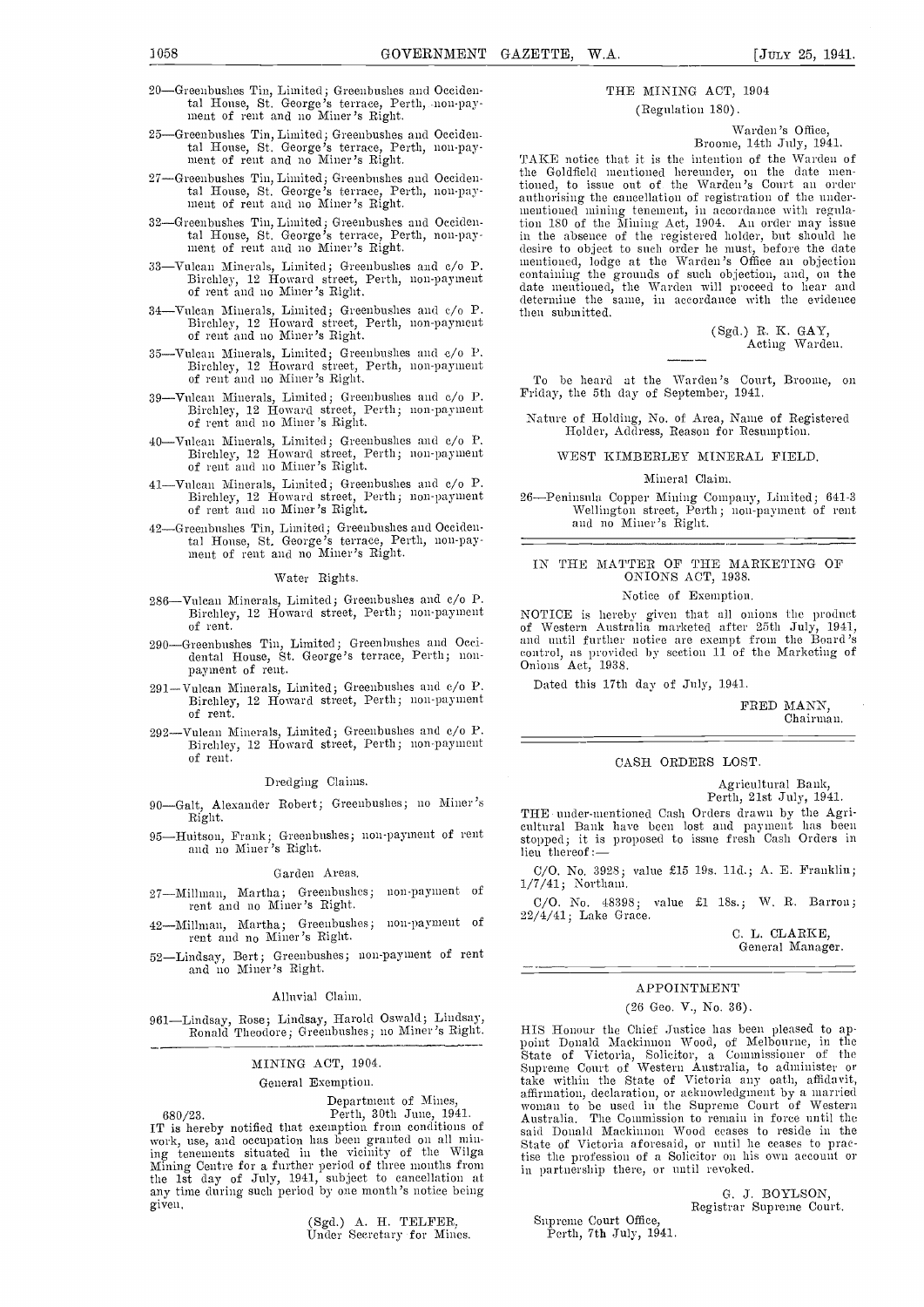IN THE MATTER OF THE COMPANIES ACT, 1893 and in the matter of Federated Retail Jewellers' Association of the Commonwealth.

### Notice of Registered Office.

NOTICE is hereby given that the Registered Office of the abovenamed Company in Western Australia is situate at 655 Hay street, Perth, and is open and acces- queste<br>sible to the public from 9 a.m. to 5 p.m. on all week signed days and from 9 am, to 12 noon on Saturdays. Dated the 3rd day of July, 1941.

# A. E. WILLIAMS, Attorney.

#### THE COMPANIES ACT, 1893.

Evanston North Gold Mines, Limited (in voluntary liquidation).

Notice of Change of Situation of Registered Office. NOTICE is hereby given that the Registered Office of the above Company has been changed and is now situate the above Company has been changed and is now situate at First Floor, English, Scottish, and Australian Bank Chambers, 101 St. George's terrace, Perth, and is open for the transaction of business (except on public holidays) from 9 n.m. to 5 p.m., from Monday to Friday, inclusive, and on Saturdays from 9 n.m. to 11.30 am.

Dated this 18th day of July, 1941.

### A. J. MCLAREN, Voluntary Liquidator.

# IN THE MATTER OF THE COMPANIES ACT, 1893-1938.

NOTICE is hereby given that, under the provisions of section 20 of the above Act, a Certificate of Incorporation, as a Limited Company, has this day been issued to The Swan Charcoal Company, Linuted. Dated this 16th day of July, 1941.

0. J. BOYLSON, Registrar of Companies.

# Supreme Court Office, Perth, W.A.

# IN THE SUPREME COURT OF WESTERN AUSTRALIA-PROBATE JURISDICTION.

In the Will of Edward Joseph Leo, late of Kukerin, in the State of Western Australia, Farmer, deceased. TAKE notice that all creditors and other persons having In the Will of Alice Rose Dennis, formerly of Victo<br>claims or demands against the above Estate must send Park, and late of Leederville, Widow, deceased. elainis or demands against the above Estate must send pai'ticilars in writing to the Executor, The Perpetual Executors, Trustees, and Agency Company (W.A.), Estat<br>Limited, St. George's terrace, Perth, on or before the partic<br>25th day of August, 1941, after which date the Executor the n<br>will distribute the Estate amongst the perso thereto, without liability for claims or demands of which it shall not then have had notice.

Dated this 14th day of July, 1941.

L. B. GOOLD, Solicitor for the Executor. IN THE SUPREME COURT OF WESTERN AUSTRALIA-PROBATE JURISDICTION.

In the Will of James Knapp, late of Kronkup, in the State of Western Australia, Farmer, deceased.

NOTICE is hereby given that all persons having claims against the Estate of the abovenamed deceased are reagainst the Estate of the abovenamed deceased are requested to send particulars of their claims to the under-<br>signed, Solicitors for the Administrators of the Estate<br>of the abovenamed deceased, ou or before the 29th day<br>of last-mentioned date the Afinministrators will proceed to distribute the assets of the said deceased among the persons entitled thereto, having regard only to the claims of which the said Administrators shall have had notice.

Dated this 15th day of July, 1941.

HUDSON & HENNING, Solicitors, Albany.

# IN THE SUPREME COURT OF WESTERN AUSTRALIA-PROBATE JURISDICTION.

In the matter of the Estate of Jane Josephine Pressick, late of 25 Boulder road, Kalgoorlie, in the State of Western Australia, Widow, deceased (intestate).

NOTICE is hereby given that all persons having claims or demands against the Estate of the abovenamed de-<br>ceased are required to send full particulars in writing<br>thereof to the Administratrix, care of the undersigned, on or before the 25th day of August, 1941, after which date the Athuministratrix will distribute the Estate amongst the persons entitled thereto, having regard only to those claims and demands of which she shall then have had notice.

Dated the 15th day of July, 1941.

COWLE & MACOBOY, K. A. Burton (iii association with Cowle & Macoboy), of Exchange Buildings, Kahgoor-lie, Solicitors for the Administratrix.

# IN THE SUPREME COURT OF WESTERN AUSTRALIA-PROBATE JURISDICTION.

In the Will of Alice Rose Dennis, formerly of Victoria Park, and late of Leederville, Widow, deceased. ALL persons having any claims or demands against the

ALL persons having any claims or demands against the Estate of the abovenamed deceased are required to send particulars thes-eof in writing to the Executrix, care of the undersigned, on or before the 30th day of August,<br>1941, otherwise they will be excluded from participating in the distribution of the assets.

Dated this 22nd day of July, 1941.

R. P. RODRIGUEZ, A.M.P. Buildings, William street, Perth, Solicitor for Executrix.

# NOTICE TO CREDITORS AND CLAIMANTS.

# IN THE SUPREME COURT OF WESTERN AUSTRALIA, PROBATE JURISDICTION.

NOTICE is hereby given that all persons having claims or demands against the Estates of the undermentioned deceased persons (orders to collect and administer whose Estates were granted to me by the said Court under the Curator of Intestate<br>Estates Act, 1918), are hereby required to send particulars of such claims or demands to me in wri those entitled thereto, having regard only to those claims or demands of which I shall then have had notice.

Dated at Perth the 24th day of July, 1941.  $J. H. GLYNN$ ,

 $\bar{\lambda}$ 

Curator of Intestate Estates.

| Name.                                                                            |                                              |                                              |                                              |                                                                  | Date of Death.   Date of Order.   | Address.                                                                                                                                                        | Occupation.                                  |  |
|----------------------------------------------------------------------------------|----------------------------------------------|----------------------------------------------|----------------------------------------------|------------------------------------------------------------------|-----------------------------------|-----------------------------------------------------------------------------------------------------------------------------------------------------------------|----------------------------------------------|--|
| Murphy, Timothy<br>Jeffrey, Ella Sophia<br>Hamilton, David Seton                 | $\cdots$<br>$\ddotsc$                        | <br>$\cdots$<br>$\cdots$                     | $\cdots$<br>$\cdots$<br>$\cdots$             | $25 - 4 - 41$<br>$29 - 4 - 41$<br>$12 - 5 - 41$                  | $16 - 7 - 41$<br>, ,<br>, ,       | 258 William street, Perth<br>Claremont<br>$\sim$ $\sim$ $\sim$ $\sim$ $\sim$ $\sim$ $\sim$<br>$\cdots$<br>formerly of Mount Hawthorn<br>but late of Nedlands    | Labourer.<br>Widow.<br>Accountant.           |  |
| Farmer, George<br>Seghezzi, Antonio<br>Vollprecht, Frederick<br>Senini, Giovanni | $\cdots$<br>$\cdots$<br>$\cdots$<br>$\cdots$ | $\cdots$<br>$\cdots$<br>$\cdots$<br>$\cdots$ | $\cdots$<br>$\cdots$<br>$\cdots$<br>$\cdots$ | $15 - 5 - 41$<br>$13 - 5 - 41$<br>$31 - 7 - 40$<br>$16 - 5 - 41$ | , ,<br>, ,<br>,,<br>$17 - 7 - 41$ | Nedlands<br>$\cdots$<br>$\cdots$<br>$\cdots$<br>Carmel<br>$\cdots$<br>$\cdots$<br>$\cdots$<br>Mount Magnet<br>$\cdots$<br>$\cdots$<br>74 Aberdeen street, Perth | Labourer.<br>Nurseryman.<br>Miner.<br>Miner. |  |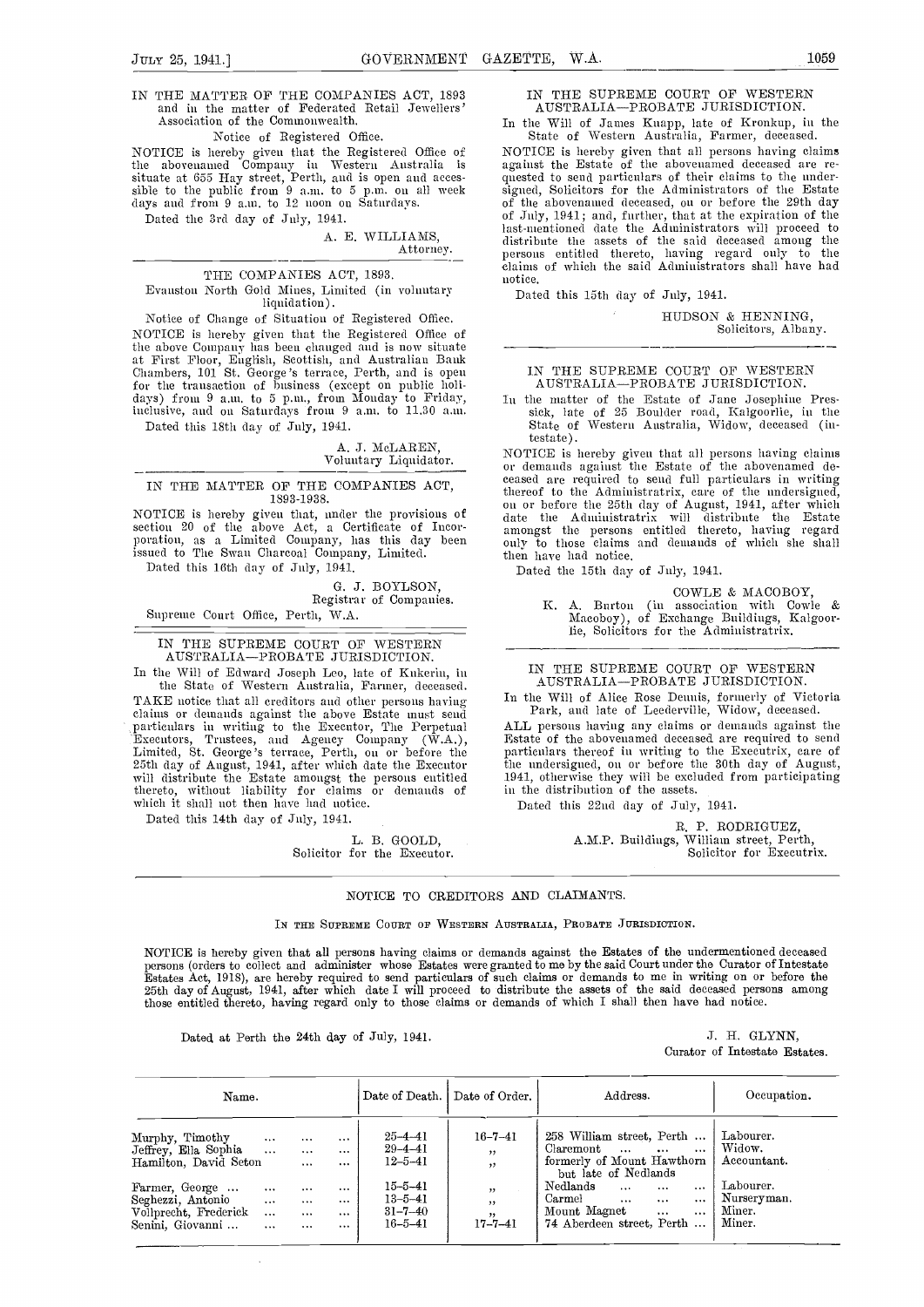# ACTS OF PARLIAMENT, ETC., FOR SALE AT Acts of Parliament, etc.-continued. GOVERNMENT PRINTING OFFICE.

|                                                                                                                                                                                                                                                                                                                                                                                                                                                                               |                         |                         | £            | s. d.            |          | Marine Stores 1                  |
|-------------------------------------------------------------------------------------------------------------------------------------------------------------------------------------------------------------------------------------------------------------------------------------------------------------------------------------------------------------------------------------------------------------------------------------------------------------------------------|-------------------------|-------------------------|--------------|------------------|----------|----------------------------------|
| Abattoirs Act and Amendment<br>Administration Act (Consolidated)                                                                                                                                                                                                                                                                                                                                                                                                              |                         | $\sim$ $\sim$           | 0            | 1<br>0           |          | Marriage Act                     |
|                                                                                                                                                                                                                                                                                                                                                                                                                                                                               |                         | $\ddot{\phantom{0}}$    | 0            | 3<br>0           |          | Married Wome                     |
| Adoption of Children Act<br>Adoption of Children Act<br>Agricultural Bank Act<br>Agricultural Seeds Act<br>Arbitration Act<br>Associations Incorporation Act<br>Auctioneers Act<br>Andre Consolidated and American Bills of Sela Act (Consol                                                                                                                                                                                                                                  |                         | $\ddot{\phantom{a}}$    | 0            | 2<br>6           |          | dated)                           |
|                                                                                                                                                                                                                                                                                                                                                                                                                                                                               |                         | $\sim$ $\sim$           | 0            | 1<br>0           |          | Married Womer                    |
|                                                                                                                                                                                                                                                                                                                                                                                                                                                                               |                         | $\ddot{\phantom{a}}$    | 0            | 1<br>0           |          | dated)                           |
|                                                                                                                                                                                                                                                                                                                                                                                                                                                                               |                         | $\sim$ $\sim$           | 0            | 1<br>0           |          | Masters and Se                   |
|                                                                                                                                                                                                                                                                                                                                                                                                                                                                               |                         | $\sim$ $\sim$           | 0            | 0<br>6           |          | Medical Practit                  |
|                                                                                                                                                                                                                                                                                                                                                                                                                                                                               |                         | $\ddot{\phantom{1}}$    | 0            | 1<br>0           |          | Metropolitan M                   |
| Bills of Sale Act (Consolidated) and Amend-                                                                                                                                                                                                                                                                                                                                                                                                                                   |                         |                         |              |                  |          | Metropolitan W                   |
| ment                                                                                                                                                                                                                                                                                                                                                                                                                                                                          |                         |                         | 0            | 0<br>2           |          | Drainage A                       |
| $\begin{array}{ccccccccc}\n\cdots & \cdots & \cdots & \cdots & \cdots & \cdots & \cdots \\ \vdots & \vdots & \ddots & \cdots & \cdots & \cdots & \cdots & \cdots\n\end{array}$<br>Brands Act                                                                                                                                                                                                                                                                                  |                         |                         | 0            | 1                | 6        | Mines Regulatio                  |
| Bread Act (Consolidated) and Amendment                                                                                                                                                                                                                                                                                                                                                                                                                                        |                         |                         | 0            | 1                | 6        | Mine Workers'                    |
| Bush Fires Act (consolidated)<br>Carriers Act (and the conservation of the conservation of the conservation of the conservation of the conservation of the conservation of the conservation of the conservation of the conservati                                                                                                                                                                                                                                             |                         |                         | 0            | 1                | 6        | tions                            |
|                                                                                                                                                                                                                                                                                                                                                                                                                                                                               |                         |                         | 0            | 0                | 6        | Mining Act                       |
|                                                                                                                                                                                                                                                                                                                                                                                                                                                                               |                         |                         | 0            | 2                | $\bf{0}$ | Mining Develop                   |
|                                                                                                                                                                                                                                                                                                                                                                                                                                                                               |                         |                         | 0            | 4                | 6        |                                  |
|                                                                                                                                                                                                                                                                                                                                                                                                                                                                               |                         |                         | 0            | 1                | 6        | Money Lenders                    |
|                                                                                                                                                                                                                                                                                                                                                                                                                                                                               |                         |                         | 0            | 1                | 0        | Municipal Corpo                  |
| Companies Act<br>Crown Suits Act<br>Crown Suits Act<br>Dairy Cattle Improvement Act<br>Dairy Industry Act<br>Dairy Products Marketing Regulation Act<br>                                                                                                                                                                                                                                                                                                                      |                         |                         | 0            | $\overline{2}$   | 0        | Native Adminis                   |
|                                                                                                                                                                                                                                                                                                                                                                                                                                                                               |                         |                         | 0            | 2                | 0        | Native Flora P                   |
|                                                                                                                                                                                                                                                                                                                                                                                                                                                                               |                         |                         | 0            | 0                | 6        |                                  |
|                                                                                                                                                                                                                                                                                                                                                                                                                                                                               |                         |                         | 0            | 1                | 6        | Notaries Act                     |
|                                                                                                                                                                                                                                                                                                                                                                                                                                                                               |                         |                         | 0            | 1                | 6        | Noxious Weeds                    |
| Dog Act (Consolidated)<br>Dried Fruits Act (2004)                                                                                                                                                                                                                                                                                                                                                                                                                             |                         | $\sim$ $\sim$           | 0            | 1                | 0        | Nurses Registra                  |
|                                                                                                                                                                                                                                                                                                                                                                                                                                                                               |                         | $\sim$ $\sim$           | 0            | 1                | 6        |                                  |
| Droving Act<br>Drugs (Police Offences) Act                                                                                                                                                                                                                                                                                                                                                                                                                                    |                         | $\ddotsc$               | 0            | 1                | 0        | Partnership Ac                   |
|                                                                                                                                                                                                                                                                                                                                                                                                                                                                               |                         | $\ddot{\phantom{1}}$ .  | 0            | 1                | 0        | Pawnbrokers A                    |
| Eige Marketing Act (Consolidated)<br>Eige Marketing Act (Consolidated)<br>Electoral Act (Consolidated)<br>Electricity Act (Consolidated)<br>Employers' Liability Act (Consolidated)<br>Employment Brokers Act and Amendment (Consolidate                                                                                                                                                                                                                                      |                         |                         | 0            | 1                | 0        | Pearling Act (                   |
|                                                                                                                                                                                                                                                                                                                                                                                                                                                                               |                         |                         | 0            | 3                | 6        | Petroleum Act                    |
|                                                                                                                                                                                                                                                                                                                                                                                                                                                                               |                         |                         | 0            | 1                | 0        |                                  |
|                                                                                                                                                                                                                                                                                                                                                                                                                                                                               |                         |                         | 0            | 0                | 6        | Pharmacy and 1                   |
|                                                                                                                                                                                                                                                                                                                                                                                                                                                                               |                         |                         | 0            | 1                | 0        | Plant Diseases                   |
| Evidence Act (Consolidated)                                                                                                                                                                                                                                                                                                                                                                                                                                                   |                         |                         | 0            | 2                | 0        | Police Code Co                   |
|                                                                                                                                                                                                                                                                                                                                                                                                                                                                               |                         | $\sim$ .                | 0            | $\overline{4}$   | 0        |                                  |
| Factories and Shops Act (Consolidated)                                                                                                                                                                                                                                                                                                                                                                                                                                        |                         | $\ddot{\phantom{a}}$    |              |                  | 0        | Powers of Atto                   |
| Factories and Shops Act Regulations                                                                                                                                                                                                                                                                                                                                                                                                                                           |                         | $\ddot{\phantom{a}}$ .  | 0            | 1                |          | Prevention of 0                  |
| Factories and Shops Time and Wages Books-                                                                                                                                                                                                                                                                                                                                                                                                                                     |                         |                         |              |                  |          | Prisons Act (0                   |
| Large<br>المعادل المعادل المعادل المعادل .<br>الوجه المنعم المعادل المعادل المعادل                                                                                                                                                                                                                                                                                                                                                                                            |                         | $\ddot{\phantom{a}}$    | 0            | $\bf{4}$         | 3        | Public Service                   |
| Small                                                                                                                                                                                                                                                                                                                                                                                                                                                                         |                         | $\ddot{\phantom{a}}$    | 0            | 3                | 3        |                                  |
| Farmers' Debts Adjustment Act (Consoli-                                                                                                                                                                                                                                                                                                                                                                                                                                       |                         |                         |              |                  |          | Public Works A                   |
| dated)<br>Feeding Stuffs Act<br>Fertilisers Act<br>Financial Emergency Act<br>Financial Emergency Tax Assessment Act<br>Financial Emergency Tax Assessment Act                                                                                                                                                                                                                                                                                                                |                         |                         | 0            | 1                | 0        | Purchasers' Pr                   |
|                                                                                                                                                                                                                                                                                                                                                                                                                                                                               |                         |                         | 0            | 1                | 6        | Road Districts                   |
|                                                                                                                                                                                                                                                                                                                                                                                                                                                                               |                         |                         | 0            | 1                | 0        |                                  |
|                                                                                                                                                                                                                                                                                                                                                                                                                                                                               |                         | $\ddotsc$               | 0            | 1                | 6        | Sale of Goods                    |
|                                                                                                                                                                                                                                                                                                                                                                                                                                                                               |                         |                         | 0            | $\,2$            | 0        | Second-hand De                   |
| Firearms and Guns Act (Consolidated)                                                                                                                                                                                                                                                                                                                                                                                                                                          |                         | $\sim 100$ km s $^{-1}$ | 0            | 1                | 0        | Stamp Act (Co                    |
| Fire Brigades Act, 1916, and Amendment                                                                                                                                                                                                                                                                                                                                                                                                                                        |                         |                         | 0            | 3                | 0        | State Governme                   |
| Firms Registration Act and Amendment                                                                                                                                                                                                                                                                                                                                                                                                                                          |                         | $\sim 100$ km s $^{-1}$ | 0            | 1                | 6        |                                  |
| Fisheries Act (Consolidated)  .                                                                                                                                                                                                                                                                                                                                                                                                                                               |                         | $\sim 10^{-11}$         | $\mathbf{v}$ | 2                | 0        | State Manufact                   |
| Forests Act<br>$\sim$ $\sim$<br>$\sim 100$ km s $^{-1}$<br>$\rightarrow$ $\rightarrow$                                                                                                                                                                                                                                                                                                                                                                                        | $\ddot{\phantom{0}}$    | $\sim 10^{-10}$         | $\mathbf{0}$ | 1                | 6        | State Trading                    |
| Fremantle Harbour Trust Act (Consolidated) 0                                                                                                                                                                                                                                                                                                                                                                                                                                  |                         |                         |              | 1                | 6        | State Transpor                   |
| Friendly Societies Act and Amendments  0                                                                                                                                                                                                                                                                                                                                                                                                                                      |                         |                         |              | 2                | 0        | Statistics Act                   |
| Game Act (Consolidated)                                                                                                                                                                                                                                                                                                                                                                                                                                                       |                         |                         | $\mathbf{0}$ | 1                | 0        |                                  |
| Gold Buyers Act<br>$\sim 10^{-10}$<br>$\sim 100$ km s $^{-1}$                                                                                                                                                                                                                                                                                                                                                                                                                 | $\cdots$                |                         |              | $0\quad 1$       | 0        | Superannuation                   |
| Goldfields Water Supply Act                                                                                                                                                                                                                                                                                                                                                                                                                                                   | $\sim$ $\sim$           | $\sim$ .                | 0            | 2                | 6        | Supreme Court                    |
| Gold Mining Profits Tax and Assessment                                                                                                                                                                                                                                                                                                                                                                                                                                        |                         |                         | 0            | 1                | 0        | Supreme Court                    |
| Government Electric Works Act.                                                                                                                                                                                                                                                                                                                                                                                                                                                |                         | $\ddot{\phantom{a}}$ .  | 0            | 1                | 0        |                                  |
| Group Settlement Act<br>$\sim 100$ km $^{-1}$                                                                                                                                                                                                                                                                                                                                                                                                                                 | $\ddotsc$               | $\ddot{\phantom{1}}$    | 0            | 1                | 3        | Tenauts, Purch                   |
| Hawkers and Pedlars Act and Amendment                                                                                                                                                                                                                                                                                                                                                                                                                                         |                         |                         | 0            | 1                | 0        | $_{\rm Act}$<br>$\sim$ 100 $\pm$ |
| Health Act (Consolidated)                                                                                                                                                                                                                                                                                                                                                                                                                                                     | and the contract of the | $\cdots$                | 0            | 5                | 0        | Timber Industi                   |
| Hire Purchase Agreement Act (Consolidated)                                                                                                                                                                                                                                                                                                                                                                                                                                    |                         |                         | 0            | 0                | 6        | lations                          |
|                                                                                                                                                                                                                                                                                                                                                                                                                                                                               | $\ddot{\phantom{1}}$    | $\ddot{\phantom{1}}$    | 0            | 1                | 0        | Totalisator Act                  |
| Hospital Fund Act<br>Hospitals Act<br>Illicit Sale of Liquor Act                                                                                                                                                                                                                                                                                                                                                                                                              | $\sim$ $\sim$           | $\ddot{\phantom{0}}$    | 0            | 1                | 0        | Town Planning                    |
|                                                                                                                                                                                                                                                                                                                                                                                                                                                                               | $\sim 100$ $\mu$        | $\ddot{\phantom{a}}$    | 0            | 0                | 6        |                                  |
| Income Tax Assessment Act<br>$\sim$ 100 $\pm$                                                                                                                                                                                                                                                                                                                                                                                                                                 |                         | $\ddot{\phantom{1}}$ .  | 0            | 5                | 0        | Trades Descrip                   |
| Industrial Arbitration Act (Consolidated)                                                                                                                                                                                                                                                                                                                                                                                                                                     |                         | $\ddotsc$               | 0            | 3                | 6        | Trade Unions                     |
| Industrial Arbitration Regulations                                                                                                                                                                                                                                                                                                                                                                                                                                            |                         | $\ddotsc$               | 0            | $\boldsymbol{2}$ | 6        | Traffic Act (Co                  |
| Industries Assistance Act (Consolidated)                                                                                                                                                                                                                                                                                                                                                                                                                                      |                         | $\ddotsc$               | 0            | 1                | 0        |                                  |
| Inebriates Act                                                                                                                                                                                                                                                                                                                                                                                                                                                                |                         |                         | 0            | 0                | 6        | Tramways Act.                    |
| Inebriates Act<br>Infants. Guardianship of, Act                                                                                                                                                                                                                                                                                                                                                                                                                               |                         | $\sim$                  | 0            | 1                | 0        | Trespass, Fenc                   |
|                                                                                                                                                                                                                                                                                                                                                                                                                                                                               |                         | $\ddotsc$               | 0            | 2                | 6        | Amendmen                         |
| Inspection of Machinery Act with Regulations                                                                                                                                                                                                                                                                                                                                                                                                                                  |                         |                         | 0            | 1                | 6        | Truck Act and                    |
| Inspection of Scaffolding Act (Consolidated)                                                                                                                                                                                                                                                                                                                                                                                                                                  |                         |                         | 0            | 2                | 0        | Trustees Act                     |
| Interpretation Act<br>Irrigation and Rights in Water Act                                                                                                                                                                                                                                                                                                                                                                                                                      |                         | $\ddot{\phantom{0}}$    | 0            | 1                | 6        |                                  |
|                                                                                                                                                                                                                                                                                                                                                                                                                                                                               |                         | $\ddot{\phantom{0}}$    |              | 3                |          | Unclaimed Mor                    |
| Justices Act (Consolidated)<br>$\sim 100$ km $^{-1}$                                                                                                                                                                                                                                                                                                                                                                                                                          | $\ddot{\phantom{1}}$    | . .                     | 0            |                  | 0        | Vermin Act (                     |
| Land Act and Regulations                                                                                                                                                                                                                                                                                                                                                                                                                                                      | $\ddot{\phantom{a}}$ .  | . .                     | 0            | 4                | 6        | Veterinary Act                   |
| Land Agents Act and Amendment                                                                                                                                                                                                                                                                                                                                                                                                                                                 | $\sim$ .                | $\ddot{\phantom{0}}$    | 0            | 1                | 0        | Water Boards                     |
| Land Drainage Act<br><b>Contract Contract</b>                                                                                                                                                                                                                                                                                                                                                                                                                                 | $\ddot{\phantom{a}}$ .  | $\ddot{\phantom{0}}$    | 0            | 2                | 0        |                                  |
| Legal Practitioners Act (Consolidated)                                                                                                                                                                                                                                                                                                                                                                                                                                        |                         | . .                     | 0            | 1                | 0        | Weights and                      |
| Legitimation Act<br>Legitimation Act<br>Licensed Surveyors Act                                                                                                                                                                                                                                                                                                                                                                                                                | $\sim$ 100 $\pm$        | $\ddot{\phantom{0}}$    | 0            | 1                | 6        | Wheat Pool Ac                    |
|                                                                                                                                                                                                                                                                                                                                                                                                                                                                               | $\bullet$ .             | $\ddot{\phantom{1}}$    | 0            | 1                | 0        | Wheat Product                    |
| Licensing Act and Amendments                                                                                                                                                                                                                                                                                                                                                                                                                                                  | $\ddot{\phantom{0}}$    | . .                     | 0            | 4                | 0        | Workers' Comp                    |
| Life Assurance Act (Consolidated)                                                                                                                                                                                                                                                                                                                                                                                                                                             |                         | . .                     | 0            | 2                | 0        |                                  |
| Limitation Act  .<br>$\rightarrow$ $\rightarrow$                                                                                                                                                                                                                                                                                                                                                                                                                              | $\ddotsc$               | $\ddot{\phantom{1}}$    | 0            | 1                | 0        | Workers' Home                    |
| Limited Partnerships Act<br>$\ddot{\phantom{a}}$                                                                                                                                                                                                                                                                                                                                                                                                                              | $\ddot{\phantom{0}}$    | $\ddot{\phantom{0}}$    | 0            | 0                | 6        | Workmen 's Wa                    |
| Lotteries (Control) Act<br>Lotteries (Control) Act<br>Lunacy Act (Consolidated)                                                                                                                                                                                                                                                                                                                                                                                               | $\ddotsc$               | $\ddot{\phantom{0}}$    | 0            | 2                | 0        | Year Book, P                     |
|                                                                                                                                                                                                                                                                                                                                                                                                                                                                               | $\ddotsc$               | $\ddot{\phantom{1}}$    | 0            | $\boldsymbol{2}$ | 0        |                                  |
| Main Roads Act<br>$\mathcal{L}(\mathcal{L}(\mathcal{L}(\mathcal{L}(\mathcal{L}(\mathcal{L}(\mathcal{L}(\mathcal{L}(\mathcal{L}(\mathcal{L}(\mathcal{L}(\mathcal{L}(\mathcal{L}(\mathcal{L}(\mathcal{L}(\mathcal{L}(\mathcal{L}(\mathcal{L}(\mathcal{L}(\mathcal{L}(\mathcal{L}(\mathcal{L}(\mathcal{L}(\mathcal{L}(\mathcal{L}(\mathcal{L}(\mathcal{L}(\mathcal{L}(\mathcal{L}(\mathcal{L}(\mathcal{L}(\mathcal{L}(\mathcal{L}(\mathcal{L}(\mathcal{L}(\mathcal{L}(\mathcal{$ | $\sim$ $\sim$           | $\ddot{\phantom{1}}$    | 0            | 1                | 6        |                                  |

|        |                              |                 |                                                                                                                                                                                                                                                                                                              | £                          | s. d.             |                   |  |
|--------|------------------------------|-----------------|--------------------------------------------------------------------------------------------------------------------------------------------------------------------------------------------------------------------------------------------------------------------------------------------------------------|----------------------------|-------------------|-------------------|--|
| £      | s. d.                        |                 | Marine Stores Dealers Act                                                                                                                                                                                                                                                                                    | $\bf{0}$                   | 1                 | 0                 |  |
| 0      | $1 \quad 0$                  |                 | Marriage Act<br>Married Women's Property Act (Consoli-<br>$\sim 10^{-1}$                                                                                                                                                                                                                                     | $\mathbf{0}$               | $2^{\circ}$       | $\mathbf 0$       |  |
| 0<br>0 | 3<br>$^{2}$                  | $\bf{0}$<br>6   | dated)<br>and the contract of the                                                                                                                                                                                                                                                                            | $\mathbf{0}$               | $\mathbf{0}$      | 6                 |  |
| 0      | $\mathbf{1}$                 | $\bf{0}$        | Married Women's Protection Act (Consoli-                                                                                                                                                                                                                                                                     |                            |                   |                   |  |
| 0<br>0 | $\mathbf{1}$                 | $\bf{0}$<br>- 0 | dated)<br>Masters and Servants Act<br>Medical Practitioners Act<br><br>$\sim 100$ km s $^{-1}$                                                                                                                                                                                                               | $\mathbf{0}$               | 0                 | 6                 |  |
| 0      | $\mathbf{1}$<br>$\mathbf{0}$ | 6               | $\ldots$ 0 1<br>$\ldots$ 0 2                                                                                                                                                                                                                                                                                 |                            |                   | 0<br>0            |  |
| 0      | 1                            | 0               | Medical Practitioners Act (Consolidated)  0<br>Metropolitan Milk Act (Consolidated)  0                                                                                                                                                                                                                       |                            | $\mathbf{1}$      | 6                 |  |
| 0      | $2\quad 0$                   |                 | Metropolitan Water Supply, Sewerage, and                                                                                                                                                                                                                                                                     |                            |                   |                   |  |
| 0      | $\mathbf{1}$                 | 6               |                                                                                                                                                                                                                                                                                                              | $\mathbf{0}$<br>$0\quad 1$ | $\boldsymbol{2}$  | $\mathbf{0}$<br>9 |  |
| 0      | 1                            | 6               | Mine Workers' Relief Fund Act and Regula-                                                                                                                                                                                                                                                                    |                            |                   |                   |  |
| 0      | 1                            | 6               | tions                                                                                                                                                                                                                                                                                                        | $\mathbf{0}$               | 2                 | 6                 |  |
| 0<br>0 | $\mathbf{0}$<br>2            | 6<br>$\bf{0}$   |                                                                                                                                                                                                                                                                                                              | $\mathbf{0}$               | 2                 | 0                 |  |
| 0      | $\overline{4}$               | 6               | Mining Development Act 0                                                                                                                                                                                                                                                                                     |                            | 1                 | 6                 |  |
| 0      | 1                            | 6               | Money Lenders Act (Consolidated)  0<br>Municipal Corporations Act (Consolidated)  0                                                                                                                                                                                                                          |                            | 1<br>5            | 0<br>0            |  |
| 0<br>0 | 1<br>$\overline{2}$          | $\bf{0}$<br>0   | Native Administration Act                                                                                                                                                                                                                                                                                    | 0                          | 2                 | 0                 |  |
| 0      | $\boldsymbol{2}$             | 0               | Native Flora Protection Act<br>$\cdots$ 0                                                                                                                                                                                                                                                                    |                            | 1                 | $\bf{0}$          |  |
| 0<br>0 | $\bf{0}$<br>1                | 6<br>6          | $\sim 10^{-10}$                                                                                                                                                                                                                                                                                              | 0                          | 0                 | 6                 |  |
| 0      | 1                            | 6               | Notaries Act<br>Noxious Weeds Act<br>$\mathcal{A}(\mathcal{A})$ .                                                                                                                                                                                                                                            | $\mathbf{0}$               | 1                 | 0                 |  |
| 0      | 1                            | $\bf{0}$        | Nurses Registration Act.<br>$\sim 100$ km s $^{-1}$<br>$\sim 10^{-11}$                                                                                                                                                                                                                                       | 0                          | 1                 | 6                 |  |
| 0      | 1                            | 6               | Partnership Act<br>$\sim 10^{-11}$                                                                                                                                                                                                                                                                           | $\bf{0}$                   | 1                 | 0                 |  |
| 0<br>0 | 1<br>1                       | 0<br>0          | Pawnbrokers Act (Consolidated)<br>$\sim$ $\sim$                                                                                                                                                                                                                                                              | $\mathbf{0}$               | $\mathbf{1}$      | 0                 |  |
| 0      | 1                            | $\bf{0}$        | Pearling Act (Consolidated)<br>$\sim$ $\sim$                                                                                                                                                                                                                                                                 | $\bf{0}$                   | $\boldsymbol{2}$  | $\bf{0}$          |  |
| 0      | 3                            | 6               | Petroleum Act                                                                                                                                                                                                                                                                                                | $\cdots$ 0                 | 3                 | $\bf{0}$          |  |
| 0<br>0 | 1<br>0                       | 0<br>6          | Pharmacy and Poisons Act (Consolidated)  0                                                                                                                                                                                                                                                                   |                            | $\boldsymbol{2}$  | 0                 |  |
| 0      | 1                            | $\bf{0}$        | ${\bf Plant~Diseases~~Act~~.~~.~~.~~.~~.~~0}$                                                                                                                                                                                                                                                                |                            | $\boldsymbol{2}$  | 0                 |  |
| 0      | $\boldsymbol{2}$             | 0               | Police Code Compilation                                                                                                                                                                                                                                                                                      | $\ldots$ 1 10              |                   | 0                 |  |
| 0<br>0 | $\overline{4}$<br>1          | 0<br>0          | Powers of Attorney Act (1997)<br>Prevention of Cruelty to Animals Act (1998)                                                                                                                                                                                                                                 |                            | $\bf{0}$          | 6                 |  |
|        |                              |                 | Prisons Act (Consolidated)                                                                                                                                                                                                                                                                                   |                            | 1                 | 0<br>6            |  |
| 0      | $\bf{4}$                     | 3               | $\ldots$ 0<br>Public Service Act (Consolidated)<br>$\sim$ $\sim$                                                                                                                                                                                                                                             | $\mathbf{0}$               | 1<br>$\mathbf{2}$ | 6                 |  |
| 0      | 3                            | 3               | Public Works Act and Amendment<br>$\sim 10^{-1}$                                                                                                                                                                                                                                                             | $\mathbf{0}$               | $\boldsymbol{2}$  | 6                 |  |
| 0      | 1                            | $\bf{0}$        | Purchasers' Protection Act<br>$\ldots$ 0                                                                                                                                                                                                                                                                     |                            | 1                 | 6                 |  |
| 0      | 1                            | 6               | Road Districts Act (Consolidated)<br>$\sim 100$ km s $^{-1}$<br>$\mathbf{A} \cdot \mathbf{A}$ .                                                                                                                                                                                                              | $\bf{0}$                   | 4                 | 6                 |  |
| 0<br>0 | 1<br>1                       | 0<br>6          | Sale of Goods Act.<br>$\langle\cdot\, ,\cdot\rangle$<br>$\sim 10^{-11}$<br>$\sim 10^{-1}$                                                                                                                                                                                                                    | $\bf{0}$                   | $\mathbf{1}$      | 0                 |  |
| 0      | $\overline{2}$               | $\theta$        | $\frac{3200}{1000}$ $\frac{3200}{1000}$ $\frac{120}{1000}$ $\frac{120}{1000}$ $\frac{120}{1000}$ $\frac{120}{1000}$ $\frac{120}{1000}$ $\frac{120}{1000}$ $\frac{120}{1000}$ $\frac{120}{1000}$ $\frac{120}{1000}$ $\frac{120}{1000}$ $\frac{120}{1000}$ $\frac{120}{1000}$ $\frac{120}{1$<br>$\sim 10^{-1}$ | 0                          | 0                 | 6                 |  |
| 0<br>0 | 1<br>3                       | 0               | Stamp Act (Consolidated)<br>$\sim 10^{-10}$                                                                                                                                                                                                                                                                  | 0                          | 2                 | 6                 |  |
| 0      | 1                            | 0<br>-6         | State Government Insurance Act<br>$\cdots$                                                                                                                                                                                                                                                                   | $^{\circ}$                 | 0                 | 6                 |  |
| U      | $\boldsymbol{2}$             | $\mathbf{0}$    | State Manufacturers Description Act                                                                                                                                                                                                                                                                          |                            | 0                 | 6                 |  |
| 0      | 1                            | 6               | State Trading Concerns Act                                                                                                                                                                                                                                                                                   | $\bf{0}$                   | $\mathbf{I}$      | 6                 |  |
| 0<br>0 | 1<br>2                       | 6<br>0          | State Transport Co-ordination Act  0                                                                                                                                                                                                                                                                         |                            | $\mathbf{1}$      | 6                 |  |
|        | $0\quad1$                    | $\Omega$        | $\bar{\mathcal{L}}(\mathbf{x})$<br>Statistics Act<br><b>Contractor</b><br>$\sim 100$ km s $^{-1}$<br>$\sim$ $\sim$<br><b>Contract Contract</b>                                                                                                                                                               | $\bf{0}$                   | $\mathbf{0}$      | 6                 |  |
| 0      | 1                            | 0               | Superannuation and Family Benefits Act                                                                                                                                                                                                                                                                       | 0                          | 2                 | 6                 |  |
| 0<br>0 | 2<br>1                       | 6<br>0          | Supreme Court Act<br>$\ddot{\phantom{a}}$ .<br>$\ddot{\phantom{0}}$<br>$\ddot{\phantom{0}}$<br>$\ddot{\phantom{a}}$ .<br>Supreme Court Rules                                                                                                                                                                 | 0<br>1                     | 3<br>5            | 6<br>0            |  |
| 0      | 1                            | 0               | $\ddotsc$<br>$\ddotsc$<br>$\ddot{\phantom{0}}$<br>$\ddot{\phantom{a}}$<br>Tenants, Purchasers, and Mortgagors' Relief                                                                                                                                                                                        |                            |                   |                   |  |
| 0      | 1                            | 3               | $_{\rm Act}$<br>$\mathbf{v}$ , and $\mathbf{v}$ , and $\mathbf{v}$<br>$\sim 100$ km s $^{-1}$<br>$\bullet$ $\bullet$ .<br>$\ddot{\phantom{a}}$ .<br>$\ddot{\phantom{0}}$                                                                                                                                     | 0                          | $\boldsymbol{2}$  | 0                 |  |
| 0<br>0 | 1<br>5                       | 0<br>0          | Timber Industry Regulation Act and Regu-                                                                                                                                                                                                                                                                     |                            |                   |                   |  |
| 0      | 0                            | 6               | lations<br>$\sim 100$ km $^{-1}$<br>$\sim 10^{-1}$<br><b>Contract Contract</b><br>$\ddot{\phantom{0}}$<br>$\ddot{\phantom{a}}$                                                                                                                                                                               | 0                          | 2                 | 6                 |  |
| 0      | $\mathbf{1}$                 | 0               | Totalisator Act and Amendment<br>$\ddot{\phantom{a}}$<br>$\ddot{\phantom{a}}$                                                                                                                                                                                                                                | 0                          | 2                 | 6                 |  |
| 0<br>0 | 1<br>0                       | 0<br>6          | Town Planning and Development Act<br>$\ddot{\phantom{a}}$ .                                                                                                                                                                                                                                                  | 0                          | 1                 | 0                 |  |
| 0      | 5                            | 0               | Trades Descriptions Act<br>$\ddot{\phantom{a}}$<br>$\ddot{\phantom{1}}$ .<br>$\ddot{\phantom{0}}$                                                                                                                                                                                                            | 0                          | 1<br>1            | 0                 |  |
| 0      | 3<br>2                       | 6<br>6          | Trade Unions Act<br>$\sim 100$ km s $^{-1}$<br>$\ddot{\phantom{a}}$<br>$\ddotsc$<br>$\ddot{\phantom{a}}$<br>Traffic Act (Consolidated) and Regulations                                                                                                                                                       | 0<br>0                     | 6                 | 6<br>0            |  |
| 0<br>0 | 1                            | 0               | Tramways Act, Government<br>$\mathbf{r}$ , $\mathbf{r}$ , $\mathbf{r}$ , $\mathbf{r}$<br>$\ddot{\phantom{a}}$                                                                                                                                                                                                | 0                          | 0                 | 6                 |  |
| 0      | 0                            | 6               | Trespass, Fencing and Impounding Act and                                                                                                                                                                                                                                                                     |                            |                   |                   |  |
| 0      | 1                            | 0               | Amendment<br>$\ddot{\phantom{0}}$<br>$\ddot{\phantom{1}}$<br>$\ddot{\phantom{0}}$                                                                                                                                                                                                                            | 0                          | 1                 | 6                 |  |
| 0<br>0 | 2<br>1                       | 6<br>6          | Truck Act and Amendment<br>$\ddot{\phantom{a}}$<br>$\ddot{\phantom{0}}$<br>$\ddot{\phantom{0}}$                                                                                                                                                                                                              | 0                          | 1                 | 6                 |  |
| 0      | $\boldsymbol{2}$             | 0               | Trustees Act<br><b>Contractor</b><br>$\ddot{\phantom{0}}$<br>$\ddot{\phantom{1}}$<br>$\ddot{\phantom{0}}$<br>$\ddot{\phantom{0}}$                                                                                                                                                                            | 0                          | 1                 | 6                 |  |
| 0      | 1                            | 6               | Unclaimed Moneys Act<br>$\ddot{\phantom{1}}$ .<br>$\ddot{\phantom{a}}$<br>$\ddot{\phantom{0}}$                                                                                                                                                                                                               | 0                          | 1                 | 0                 |  |
| 0<br>0 | 3<br>4                       | 0<br>6          | Vermin Act (Consolidated)<br>$\ddotsc$<br>$\ddot{\phantom{1}}$<br>$\ddot{\phantom{0}}$                                                                                                                                                                                                                       | 0                          | $\boldsymbol{2}$  | 6                 |  |
| 0      | 1                            | 0               | Veterinary Act<br>$\ddot{\phantom{1}}$<br>$\ddot{\phantom{1}}$<br>$\ddot{\phantom{0}}$<br>$\ddot{\phantom{0}}$                                                                                                                                                                                               | 0                          | 1                 | 6                 |  |
| 0      | $\boldsymbol{2}$             | 0               | Water Boards Act<br>$\ddot{\phantom{a}}$<br>$\ddotsc$<br>$\ddot{\phantom{a}}$<br>$\ddot{\phantom{0}}$                                                                                                                                                                                                        | 0                          | $\boldsymbol{2}$  | 6                 |  |
| 0<br>0 | 1<br>1                       | 0<br>6          | Weights and Measures Act and Regulations                                                                                                                                                                                                                                                                     | 0                          | 2                 | 6                 |  |
| 0      | 1                            | 0               | Wheat Pool Act<br>$\ddot{\phantom{a}}$ .<br>$\ddot{\phantom{1}}$<br>$\ddot{\phantom{a}}$ .<br>$\ddot{\phantom{0}}$<br>Wheat Products (Prices Fixation) Act                                                                                                                                                   | 0<br>0                     | 1<br>1            | 0<br>0            |  |
| 0      | 4                            | 0               | $\ddot{\phantom{0}}$<br>Workers' Compensation Act<br>$\sim 10^{-10}$ km s $^{-1}$<br>$\ddotsc$<br>$\ddot{\phantom{1}}$                                                                                                                                                                                       | 0                          | $\boldsymbol{2}$  | 6                 |  |
| 0<br>0 | $\boldsymbol{2}$<br>1        | 0<br>0          | Workers' Homes Act (Consolidated).<br>$\ddotsc$                                                                                                                                                                                                                                                              | 0                          | $\boldsymbol{2}$  | 0                 |  |
| 0      | 0                            | 6               | Workmen's Wages Act<br>$\ddot{\phantom{0}}$<br>$\ddot{\phantom{1}}$                                                                                                                                                                                                                                          | 0                          | 1                 | 6                 |  |
| 0      | 2                            | 0               | Year Book, Pocket<br>$\sim 10^{-11}$<br>$\ddot{\phantom{a}}$<br>$\ddot{\phantom{0}}$<br>$\ddot{\phantom{0}}$                                                                                                                                                                                                 | 0                          | 0                 | 6                 |  |
| 0<br>0 | $\boldsymbol{2}$<br>1        | 0<br>6          | <b>Contract Contract</b><br>Postage Extra.                                                                                                                                                                                                                                                                   |                            |                   |                   |  |
|        |                              |                 |                                                                                                                                                                                                                                                                                                              |                            |                   |                   |  |